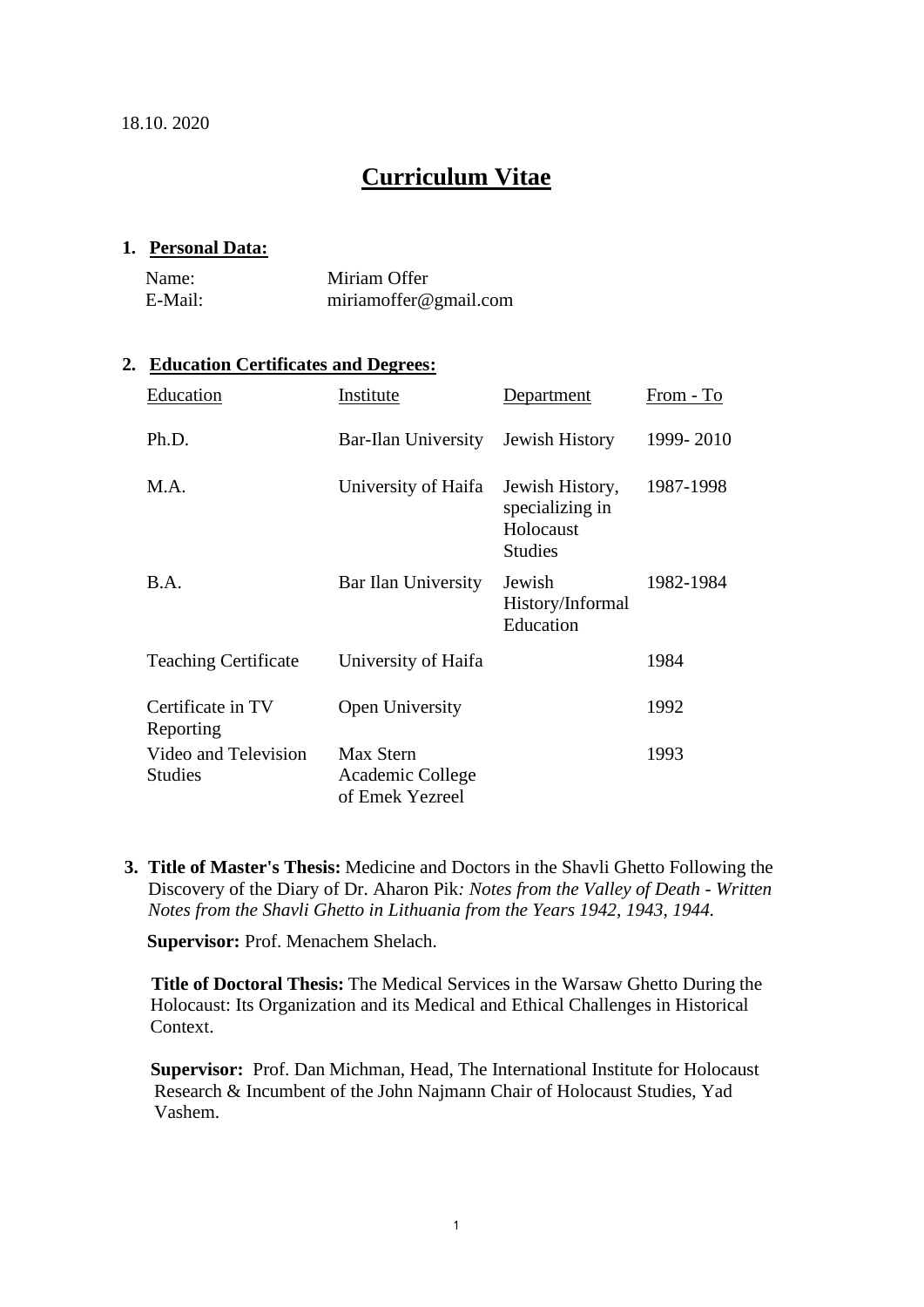# **4. Research Grants and Awards:**

| 2020-2023 | Ministry of Science and Technology Award: Together with a<br>colleague, 270,000 NIS. Research topic: Medicine, Morbidity, and<br>Childhood During and After the Holocaust: A Multidisciplinary Study<br>of the Holocaust and Its Relevance to the 21 <sup>st</sup> Century |
|-----------|----------------------------------------------------------------------------------------------------------------------------------------------------------------------------------------------------------------------------------------------------------------------------|
| 2017      | Fellowship: Scholar-in-Residence, Brandeis University<br>Research topic: Women at the Frontier of the Jewish Medical Services<br>in the Ghettos $(22.8-22.10-$ \$ 6,000)                                                                                                   |
| 2017      | Grant of $$50,000$ – Received from the Azrieli Foundation via a                                                                                                                                                                                                            |
|           | project that I initatied as Co-Chair of The Second International<br>Conference on Medicine in the Holocaust and Beyond, Western<br>Galilee, Israel, 7-11 May 2017                                                                                                          |
| 2015      | Claims Conference Grant (NIS 50,000) for the English publication of<br>my book: White Coats Inside the Ghetto: A Look at the History of<br>Jewish Medicine during the Holocaust                                                                                            |
| 2013-2014 | Fellowship Grant – Memorial Foundation for Jewish Culture - New<br>York, N.Y.                                                                                                                                                                                              |
| 2013      | Egit Grants for Holocaust and Jewish Resistance Literature -Toronto,<br>Canada.                                                                                                                                                                                            |
| 2009      | Klar Award - an annual award named for Yechiel Ozer, Yona Hinda,<br>and Moses Yechezkel Klar.                                                                                                                                                                              |
| 2006      | Award from the Foundation of Haia and Isaac Aurbach, Faculty of<br>Jewish Studies and the Finkler Institute for Holocaust Studies, Bar-Ilan<br>University.                                                                                                                 |
| 2005      | The Mozes S. Schuf Fellowship Program scholarship for outstanding<br>Ph.D. students. Bar-Ilan University.                                                                                                                                                                  |
| 2004      | Prize fund in the name of Norbret and Liza Shechter, International<br>Institute for Holocaust Research, Yad Vashem.                                                                                                                                                        |
| 2003      | Award from the Foundation of Haia and Isaac Aurbach, Faculty of<br>Jewish Studies and the Finkler Institute for Holocaust Studies, Bar -<br>Ilan University.                                                                                                               |
| 1998      | Magna cum laude and Dean's List recognition for Thesis. University of<br>Haifa.                                                                                                                                                                                            |
| 1981      | Received award for academic excellence. Scholarship Committee and<br>prizes for bachelor's degree. Bar-Ilan University.                                                                                                                                                    |

# **5. Positions Held:**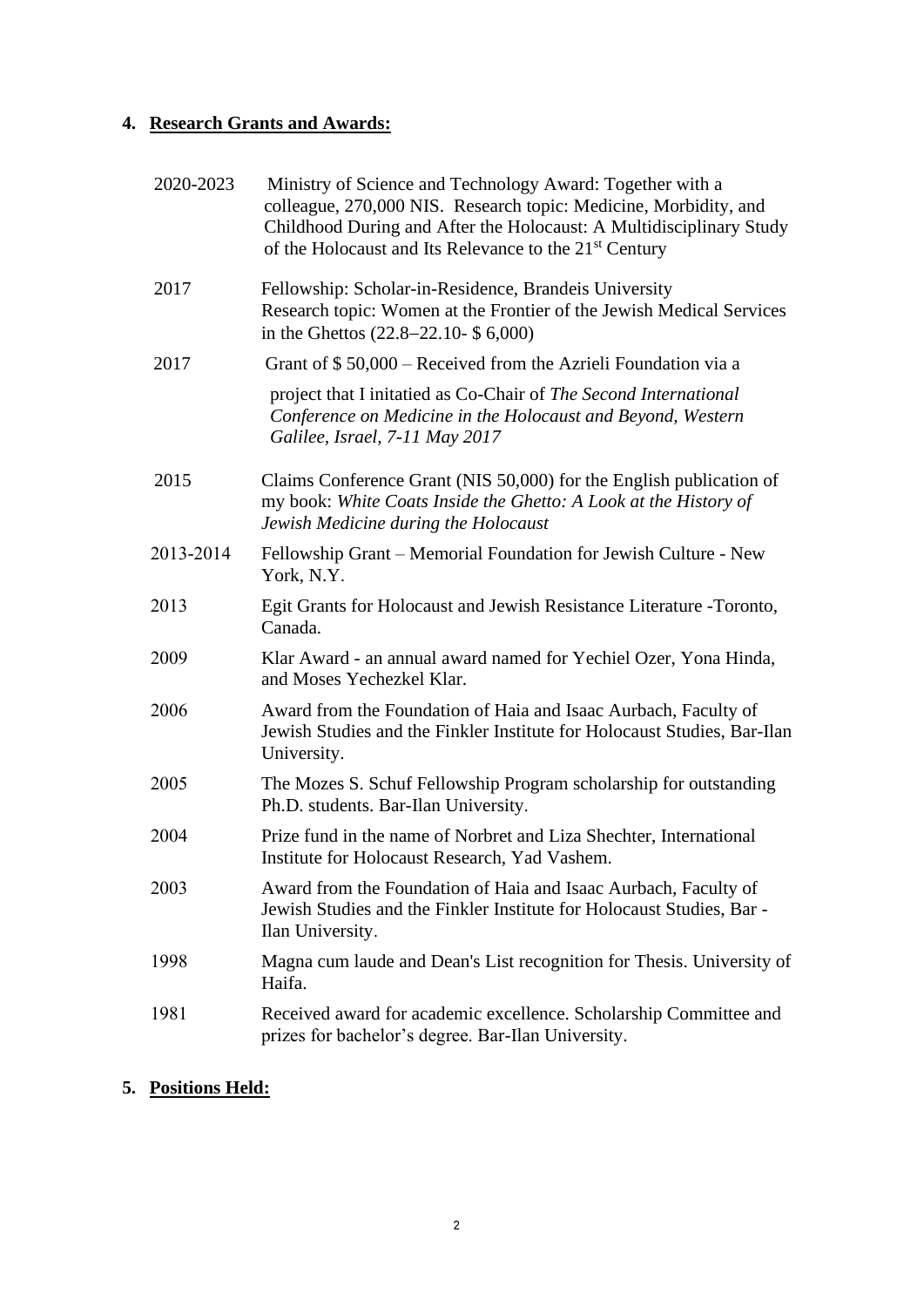| From-To       | Institute                       | Position                                                  | % Position |
|---------------|---------------------------------|-----------------------------------------------------------|------------|
| 2010-Current  | Western Galilee<br>College      | Senior Lecturer in<br><b>Holocaust Studies</b><br>Program | 66.67%     |
| 2018--Current | Sackler Faculty of<br>Medicine, | <b>External Lecturer</b>                                  |            |
|               | Tel Aviv<br>University          |                                                           |            |

#### **6. Supervising Graduate and Post-Graduate Students**

a. Names of M.A. Students (supervised by the lecturer)

| Name of Student          | Year of Completion |
|--------------------------|--------------------|
| <b>Shulamit Rosinsky</b> | 2021               |

The University of Haifa, M.A. Holocaust Studies

#### **7. Additional Professional Experience (Public Positions):**

- 2010-Current**: Keren Karev: Director of Development of a National Program on Pluralistic Jewish Identity** for Bar/Batmitzvah age students in state schools.
- 2007-2010: **Keren Karev: Director of Program Development** in the Karev Program for Educational Involvement and **Director of Keren Karev pilot for the National Intervention Program for At-risk Children and Youth in Tiberias**. Established urban holistic services for distressed and at-risk children, from birth to 18 years.
- 2005-2007: **Doctoral Research**, Bar-Ilan University [Supervised by Prof. Dan Michman, Chief Historian, Yad Vashem]**. Research Subject: The Medical Services in the Warsaw Ghetto During the Holocaust: Their Organization and Professional Challenges in Medicine and Ethics in a Historical Context** Received PhD in Philosophy in 2010.
- 1994-2004: **Director of the Karev Program for Educational Involvement, Tiberias**, under the auspices of Charles Bronfman and in cooperation with the Ministry of Education. The job involved responsibility for the pedagogical development and supervision of educational programs in approximately 25 schools, to bring about change in the municipality and school system using a holistic approach; setting up teams to promote dialogue between the local authority, parents, school administration, teachers, students, Ministry of Education and other bodies involved in the educational process. The job also included supervising the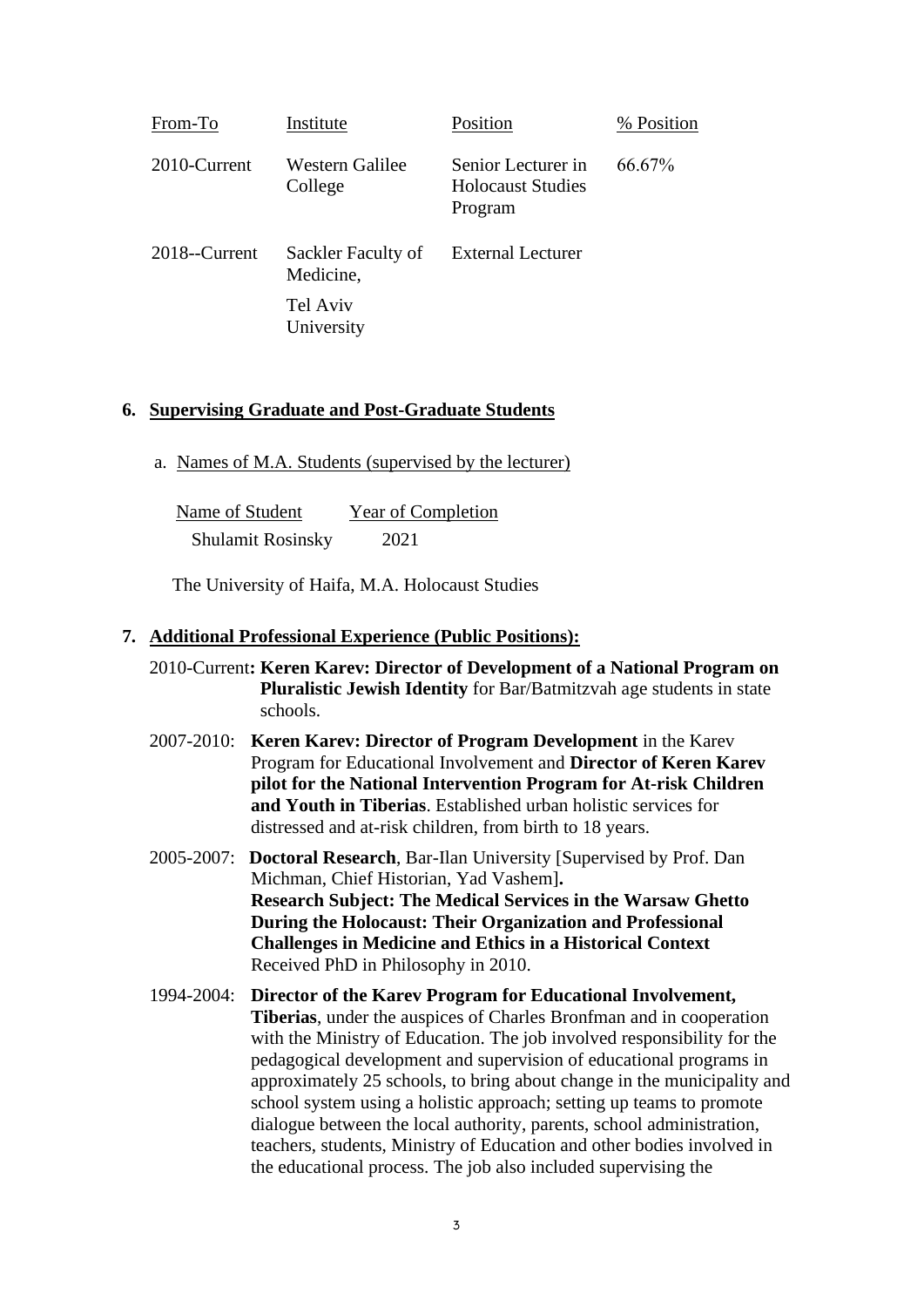establishment of new courses of study in high schools, accelerating processes to advance schools toward Experimental School status, unique projects in accordance with individual school goals, urban youth magazine, setting up an urban radio station, and more.

### 1987-1992: **Director of the Hedva Eibschitz Institute for Holocaust Studies,**

**Haifa**. I was one of the founders of the Institute and was responsible for policymaking. As director, I created and implemented curricula for approximately 1,000 students, who attended seminars at the institute during the academic year. I was responsible for:

- Organizing a variety of seminars for different population groups
- Documenting the testimonies of about 70 Holocaust survivors
- Organizing educational conferences for the wider public
- Establishing a library containing 3,000 books and a video library dealing with different topics related to the Holocaust
- Writing study programs
- Writing a guide for visitors to Jewish sites in Poland
- Preparing groups for visits to Poland
- Supervising research projects
- 1982-1988: **History Teacher**, Alon Junior High School, Nazareth Illit, and at the School for Gifted Children, Kfar Tavor, teaching Historical Thinking and Holocaust Research.
- 1980-1982: **Zionist Council of Haifa**, guiding groups and writing educational programs.

### **8. Scientific Areas of Specialization:**

My particular specialization is the research of Jewish medicine during the interwar period and especially during the Holocaust. In the study of daily life in the Jewish ghettos under the Nazi regime, I combine multidisciplinary methodological aspects from scientific, organizational, and ethical fields.

I have written extensively about Jewish medicine in the Shavli Ghetto in Lithuania and in the Warsaw Ghetto in Poland, which was the largest of the ghettos. I examine the research topics in their broad historical context of developmental trends in the modern era, such as the secularization process, the development of the modern nation state, the development of public health and the impact of all these on the surrounding society and the Jewish world, in particular. In addition, I combine comparative research, such as examining Jewish medicine in the Holocaust versus other cases of genocide, the development of the historiography of Nazi medicine and of Jewish medicine.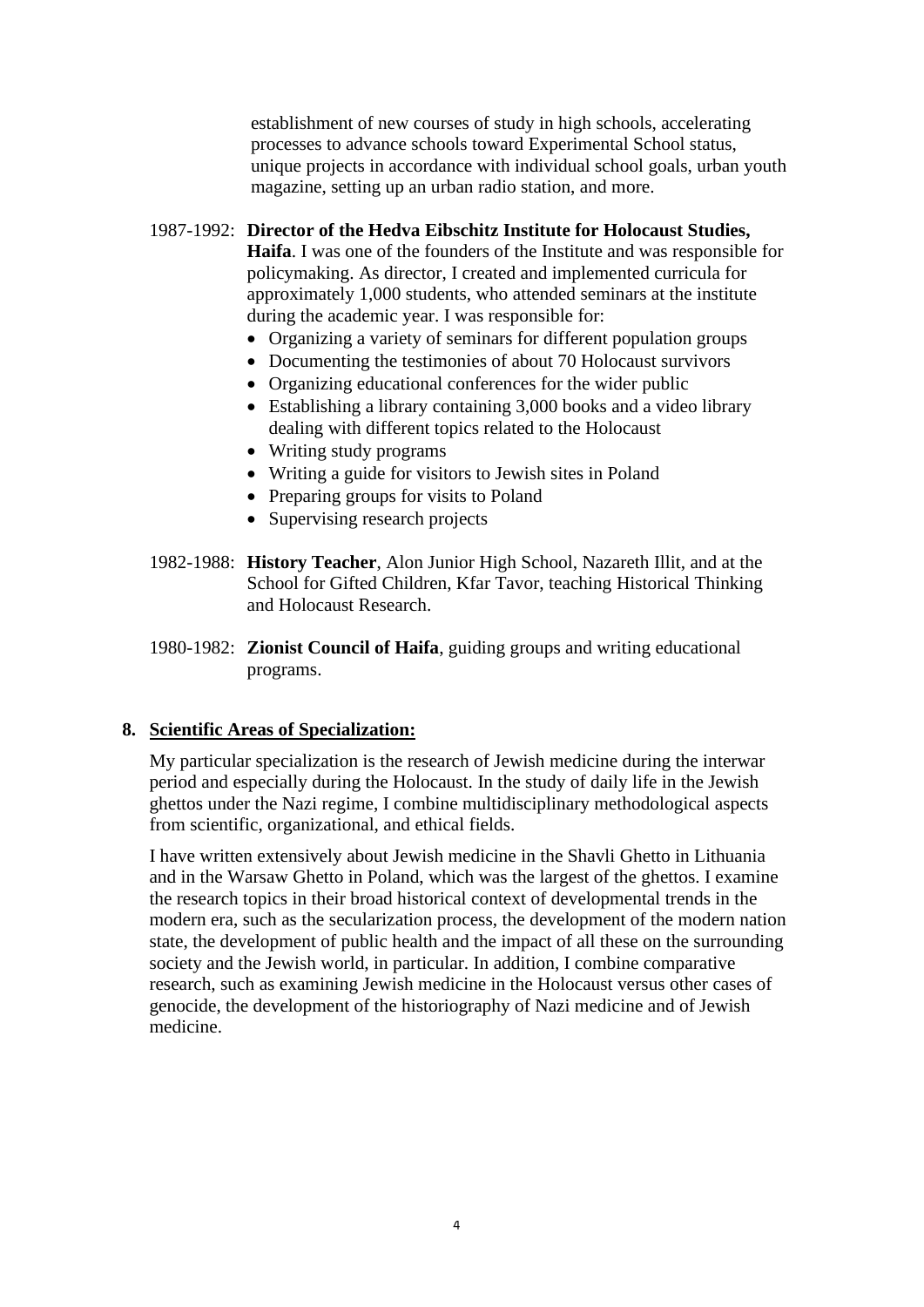### **9. Academic Activities:**

**2020-2023** - **Head of a research team** on: *Medicine, Morbidity, and Childhood During and After the Holocaust: A Multidisciplinary Study of the Holocaust and Its Relevance to the 21st Century*. The research has been awarded a grant from the Ministry of Science and Technology and has three subgroups, one headed by Prof. Shasha, one by Dr. Boaz Cohen, and one by Dr. Miriam Offer

**2018-2020** - HBI AAC – Member of the Academic Advisory Committee at the Hadassah-Brandeis Institute. Research Associate – HBI

**2018-2020 -** I participate in a **research group on Networks during the Holocaust**. The group, which includes scholars in the field of Holocaust research in Poland, works through **The Centre for Research on the Holocaust in Poland at the Yad Vashem** International Institute for Holocaust Research, and is due to publish a book on different aspects of network activity in Poland. My focus is the medical networks that operated in the ghettos of the Generalgouvernment

**2020** - Member of the Scientific Committee and Organizing Committee of the 20<sup>th</sup> Nahariya Conference on Medicine and the Holocaust

### **2019-2020**-

Scientific advisor for the production of a film about the underground medical faculty in the Warsaw Ghetto. Screened on Kan 11 Israeli TV channel on Holocaust and Heroism Remembrance Day 2020

**2018**- Member of the Ethical Committee of Western Galilee College – letter of appointment received

**2018** Member of the Scientific Committee of the Third European Meeting on Nazi Medicine: "Building Memory – Building Resilience." 2–5 October 2018

**2018 -** Member of the Scientific Committee of The Future of Holocaust Testimonies V: An International Conference and Workshop. 11-13 March 2019, Akko, Israel

**2017** - Invited Chairperson for Session: The Holocaust: Immediate and Late Coping at the Seventeenth World Congress of Jewish Studies, Hebrew University of Jerusalem, Israel, 6-10 August 2017.

**2017-**Initiator and Co-Chair of the Second International Conference on Medicine in the Holocaust and Beyond, Western Galilee, Israel. 7−11 May 2017. With participation of 100 presenters from 17 different countries.

**2015** Initiator and leader of the International Researchers Workshop: Medicine in the Holocaust and Beyond, A Project of the 15<sup>th</sup> Nahariya Conference on Medicine and the Holocaust, 6 May 2015, WGC.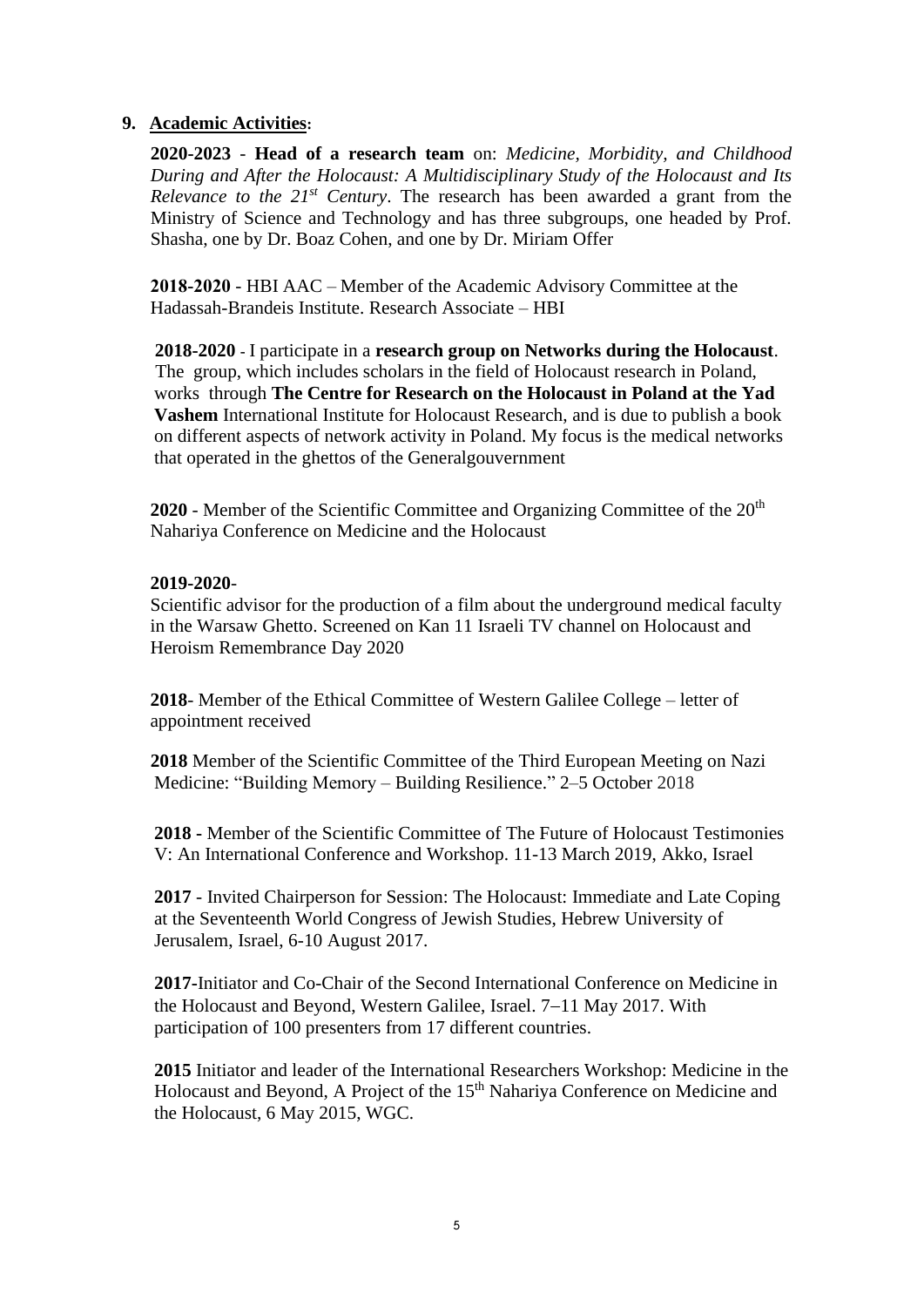**2015** - Member of the Scientific Committee for the new exhibition entitled Deadly Medicine: Creating the Master Race, due to open on 27.1.2015 at the Ghetto Fighters' House Museum.

**2001-2020-** Member of the Scientific and Organization Committee of the Nahariya Conferences of Medicine and Morbidity during the Holocaust. Under the auspices of Prof. Shaul Moshe Shasha.

**2014**- Member of the Scientific and Organization Committee of The International Conference of "**The Future of Holocaust Testimonies III** – Yad Vashem, Ghetto Fighters' House Museum, with Western Galilee College.

**2013-2017-** Member of the leading academic staff of the **Israel Medical Association's "Witnesses in White" Project: Visit to Poland** for Israeli physicians**.**  Preparation, advanced study and guidance in the field of the History of Medicine during the Holocaust.

**2013**- Initiating and organizing a session on The Jewish Medical Services in Poland in the Interwar Period and their Challenges in the Face of the Holocaust at the 16th World Congress of Jewish Studies, with the participation of experts in the field.

**2013**- Member of the Scientific and Organization Committee of the conference of "**Jewish Life in the Ghetto under Nazi Rule** – A Reconsideration of Fundamental Issues." Yad Vashem, Ghetto Fighters' House Museum, with Western Galilee College.

**2012**-Member of the Scientific and Organization Committee of The International conference on "**The Future of Holocaust Testimonies II** – Ghetto Fighters' House Museum.

### **Supervision of Graduate Student**

**2020 -** M.A. thesis title: Deaf People in the Jewish Community in Europe on the Eve of, During, and After the Holocaust, Weiss-Livnat M.A. Program in Holocaust Studies, University of Haifa. Name of student: Shuli Rosinsky

### **Western Galilee College, Examples of courses include:**

Medicine, Nazism and the Holocaust; Everyday Life in the ghettos through the lens of documents and notebooks from that period; the Jews' relationship with their non-Jewish environment; documents and their interpretation of highlights and key moments in the history of the Holocaust.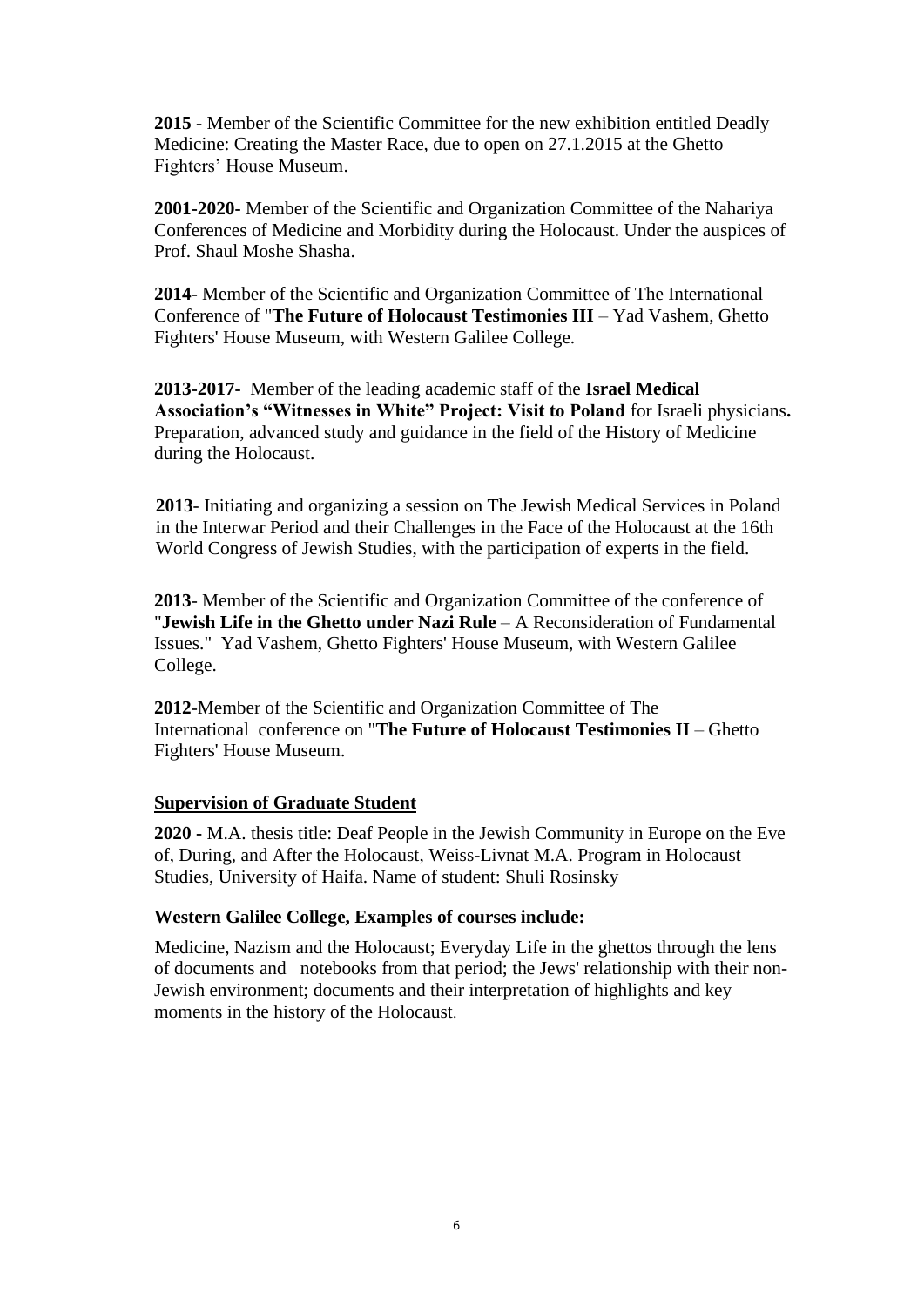### **10. Academic Profile:**

The contribution of my research on Jewish medicine in the Shavli Ghetto in Lithuania was in accelerating the attention given to Jewish medicine in the Holocaust. The research exposed a rare and highly valuable document: the Diary of Dr. Aaron Pik. This research sheds light on various aspects of ghetto life including the issue of childbirth in the ghettos, as well as ethical difficulties facing the ghetto inmates following the German decrees against childbirth in the ghettos of Lithuania. This diary and the research findings have become an inseparable part of the texts studied in Holocaust research. My research on medicine in the Warsaw Ghetto is a continuation of my M.A. thesis. It is rich in varied archival sources, which examine daily life in the ghettos and the Jewish reaction patterns in the Holocaust as a unique, unprecedented case in the history of genocide. This is an interdisciplinary study, which has attracted great interest among medical professionals, historians, and the general public. [The manuscript is being published in Hebrew and English by Yad Vashem, with the support of grants and funds].

My article "Ethical Dilemmas in the Work of Doctors and Nurses in the Warsaw Ghetto" was published in English in the prestigious journal *Polin: Studies in Polish Jewry* and received a huge response. My two articles that were published in the English edition of *Korot: The Israel Journal of the History of Medicine and Science* of the Hebrew University of Jerusalem are pioneering in the historiography of Jewish medicine in the Holocaust.

My article on medicine in the Shavli Ghetto makes an important contribution to the field of medical ethics during the Holocaust and specifically to the coping of the medical staff in the ghettos and camps as Jewish victims.

A pioneering article that I wrote in collaboration about the history of urology in Eretz-Israel in the shadow of the Holocaust, which was published in *Urology Under the Swastika*, is already in demand for translation to other languages. The Israel Urology Association has ordered the article for dissemination to all urologists in Israel.

In recent years, some of my articles have been published on important academic platforms and as invited peer-reviewed book chapters. In addition, I am leading the process and co-editing several academic research collections of articles on medicine and the Holocaust, including two books and two journal issues that have been devoted to the topic. For details, please see the list of publications below.

My non-academic publications, based on my research, have also had a great impact. To bring just one example, I was invited to publish a long article in *Galileo, Journal of Science and Thought*, especially to mark the 70<sup>th</sup> anniversary of the Warsaw Ghetto. Although a non-refereed journal, it has a large readership, including many scholars. As the main article in this issue, it described some of the physicians' and scientists' activities inside the ghetto. Throughout the year, I am frequently invited to be interviewed on radio and television, especially in the run-up to Holocaust Memorial Day. In addition, I receive invitations to speak at leading physicians' forums at major hospitals throughout Israel, to lecture to medical students, as well as in other leading forums. Material and information sent to me following these public channels serve as a catalyst for further research. Since 2019, I have been teaching a course on the history of medicine during the Holocaust at the Sackler Faculty of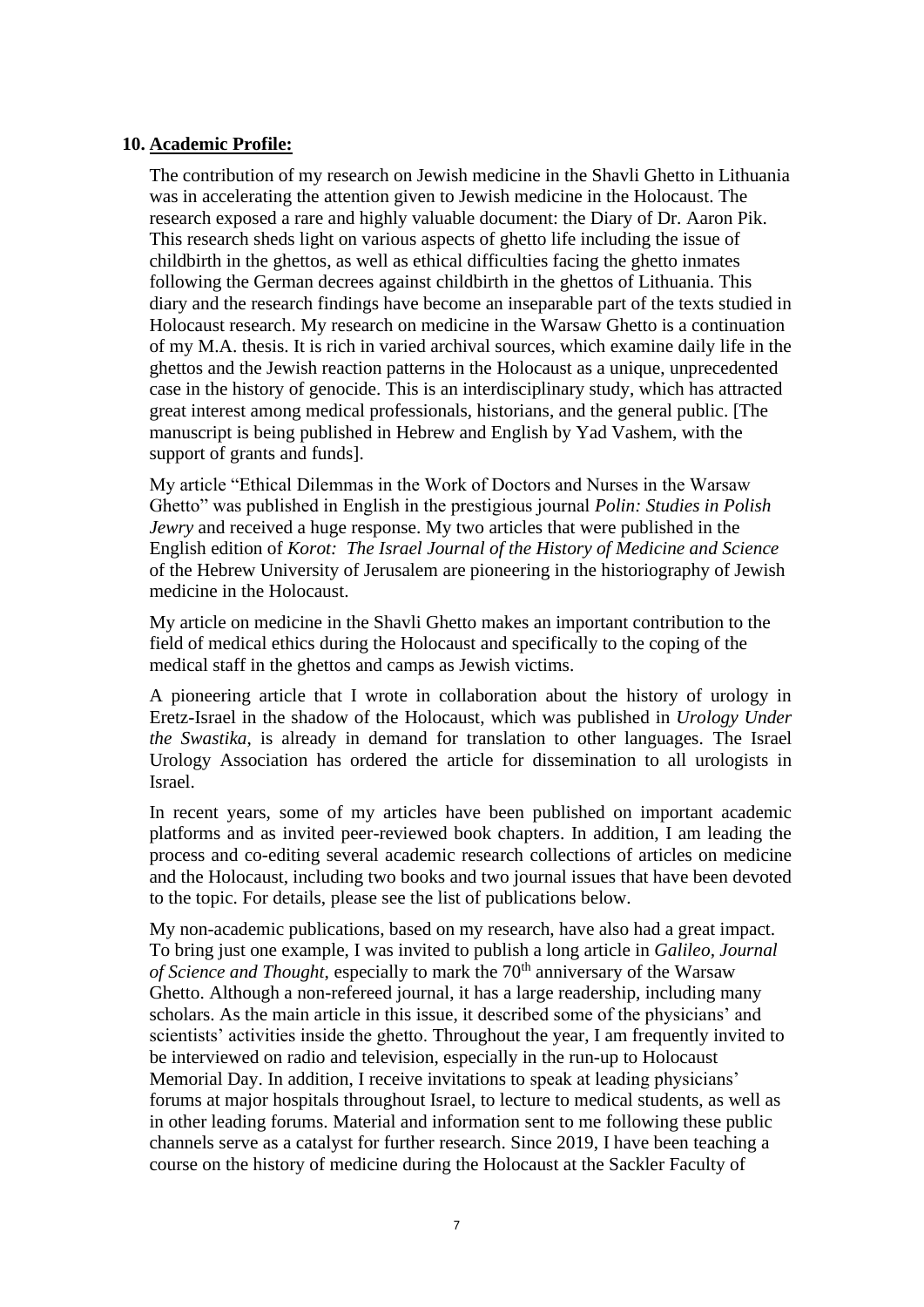Medicine at Tel Aviv University. The course is a great success and the medical students show great interest.

# **Future plans**

 I have several articles for publication in advanced stages of preparation: The education system and research under extreme conditions, focusing on the case of the study of medicine and medical research in the ghettos; the Jewish reaction patterns in the Holocaust based on the form of the medical systems established by the Jews in the ghettos; writings of Jewish physicians before, during, and after the Holocaust, and Jewish women at the frontline of resistance in the ghettos.

I am also continuing to gather archival material on medicine in the Holocaust and am extending my knowledge and research. I have material for several directions of further study:

I intend to research the biographies of physicians who wrote diaries and/or documents before, during, or immediately after the Holocaust, and to develop this field of writing.

I am planning to write a book based on other diaries that I have discovered, about life in the Shavli Ghetto.

An article about the Jewish hospitals in other ghettos such as Kalish and in Breslaw.

A study comparing the Jewish medical activities during the Holocaust with those of the victims of other cases of genocide, and comparative studies on the Jewish medical systems in the various ghettos in the different areas under Nazi occupation.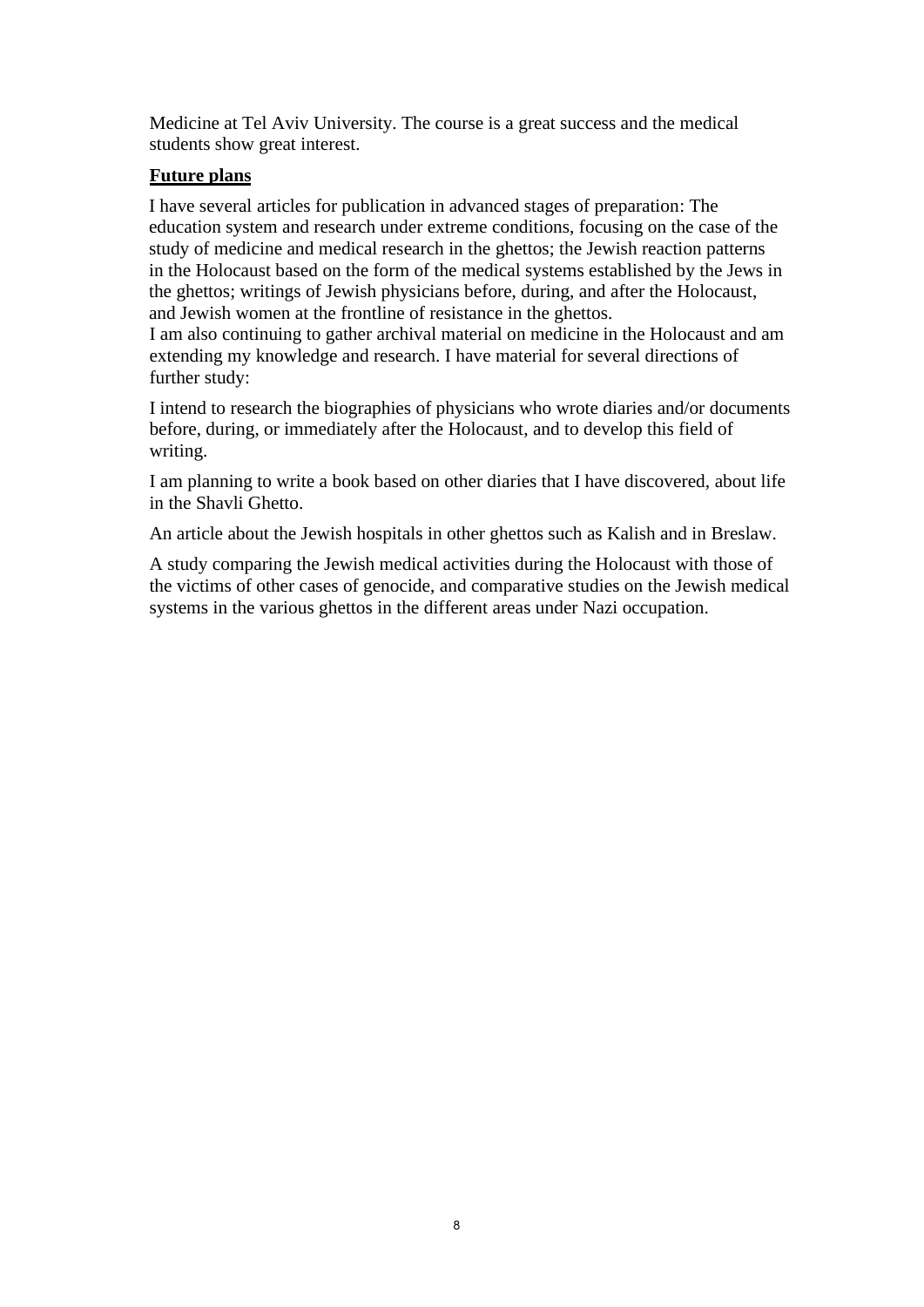# **Publications**

Miriam Offer, Ph.D.

#### *Books and Journals (as editor)*

Offer, M., (Consulting Ed.) (Spring 2020). *NASHIM: A Journal of Jewish Women's Studies & Gender Issues*. Jewish Women Medical Practitioners in Europe – Before, During and After the Holocaust. No. 36, Bloomington: Indiana University Press.

Offer, M., & Shlomai, A. (Eds.). (1990). *I Am Asking My Brother, Youth Tours in Poland*, Training materials for the guide. The Ministry of Education - Division of Youth and Hedva Eibeshitz Institute for Holocaust Research. 123 pages. [Hebrew]

#### *Books and Journals (as editor)* - **in process**

Hildebrandt, S., Offer, M., & Grodin, M. (eds.), (forthcoming)*. Recognizing the Past in the Present: New Studies on Medicine Before, During and After the Holocaust and Legacies for the 21st Century*. New York, Oxford: Berghahn.

Offer, M. & Reis, S., (guest eds.) (2020), KOROT: *The Israel Journal of the History of Medicine and Science* No. 26. Education and Ethics in the Shadow of the History of Medicine during the Holocaust. Jerusalem: The Hebrew University Magnes Press. (forthcoming)

Michman, D., Offer, M., Czech, H., & Weindling, P., (eds.), (in process). The Challenges of Jewish Medicine During and After the Holocaust. Jerusalem: Yad Vashem.

#### *Books (as author)*

Offer, M. (2020). *White Coats In the Ghetto: Jewish Medicine in Poland during the Holocaust*. Jerusalem: Yad Vashem. 704 pages.

Offer, M. (2015). *White Coats Inside the Ghetto: A Look at the History of Jewish Medicine during the Holocaust*. Jerusalem: Yad Vashem. 595 pages. [Hebrew].

### *Articles and Chapters in Books*

Offer, M. (2020), "Jewish Medical Networks in the Ghettos during the Holocaust," in: Eliyana Rebecca Adler, and Natalia Aleksiun (eds.), *Networks in the Holocaust*, Yad Vashem: Jerusalem (forthcoming)

Offer, M., "Der Doktor"- The Writings of Mordechai Lensky During the Interwar Period*,*" In S. Hildebrandt, M. Offer, & M. Grodin. (eds.), (2020)*. Recognizing the Past in the Present: New Studies on Medicine Before, During and After the Holocaust and Legacies for the 21st Century.* Berghahn (forthcoming)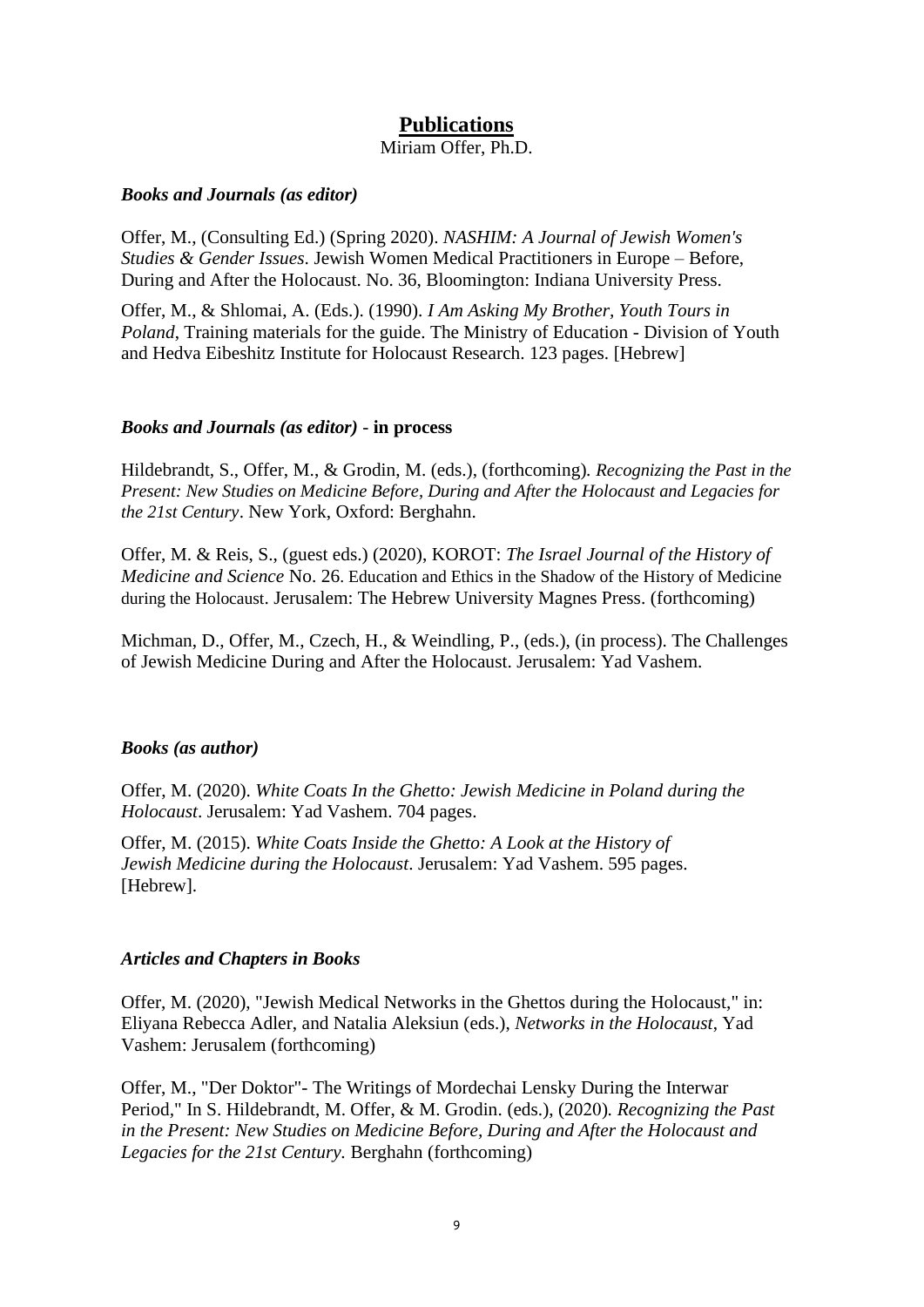Offer, M. (2020). The Medical Services in the Warsaw Ghetto: A Summary – and Thoughts on the Challenges of Research, In M. Offer, & S. Reis (guest eds.) (2020), KOROT: *The Israel Journal of the History of Medicine and Science* No. 26. Education and Ethics in the Shadow of the History of Medicine during the Holocaust. Jerusalem: The Hebrew University Magnes Press. (forthcoming)

Offer, M. (2020). Medical Activity in the Warsaw Ghetto as a Test of Jewish Solidarity in the Face of Persecution. In the anthology from the Yad Vashem Biennial International Conference in 2014 on Aspects of Jewish Solidarity, Mutual Help, Animosities and Tensions within Jewish Society during the Shoah (forthcoming).

Offer, M. (2019). Coping with the Impossible: The Developmental Roots of the Jewish Medical System in the Ghettos. In M. Moskalewicz, F. Dross, & U. Caumanns (eds.). *Jewish Medicine Healthcare in Central Eastern Europe*. Springer

Offer, M., Herzog, R., Pasher, Y., & Ohry, A. (2017). Medicine and Urology in the First Half of the  $20<sup>th</sup>$  Century in Eretz-Israel and in the Shadow of the Holocaust. In D. Schultheiss & F. H. Moll (eds.), *Urology under the Swastika* (pp. 227−253). Leuven, Belgium: Davidsfonds.

Offer, M. (2014). Medicine in the Shavli Ghetto in Light of the Newly Discovered Diary of Dr. Aaron Pik. In: M. Grodin (ed.), *Jewish Medical Resistance in the Holocaust* (pp.164-172). New York, Oxford: Berghahn.

## **Refereed Articles**

## **Articles in periodicals**

Offer, M. (2020). Introduction: Jewish Women Medical Practitioners in Europe Before, During and After the Holocaust. *Nashim: A Journal of Jewish Women's Studies & Gender Issues,* (36), 10-21. doi:10.2979/nashim.36.1.02

Schwartzman, J. and Offer, M. (2020). The Fate of the Jewish Medical Staff of the Medical Institutes in the City of Stavropol during the Holocaust. *Harefuah – the Israel Medical Association Journal, 159*(4), April 2020, pp. 273–277. (Hebrew).

Offer, M. (2020). Jewish Medical Activity in the Ghettos under the Nazi Regime: Characteristics and Broad Historical Context. *Polin: Studies in Polish Jewry*, 33 (forthcoming).

Offer, M. (2018). Jewish Medical Ethics During the Holocaust - The Unwritten Ethical Code. Wiener klinische Wochenschrift, The Central European Journal of Medicine, 130, pp. 172-176.

Offer, M. (2016). Studying Medicine and Medical Research in the Ghettos: How and Why Was the Underground Medical School in the Warsaw Ghetto Established? *Bishvil Hazikaron*, 24, 30−38. (Hebrew).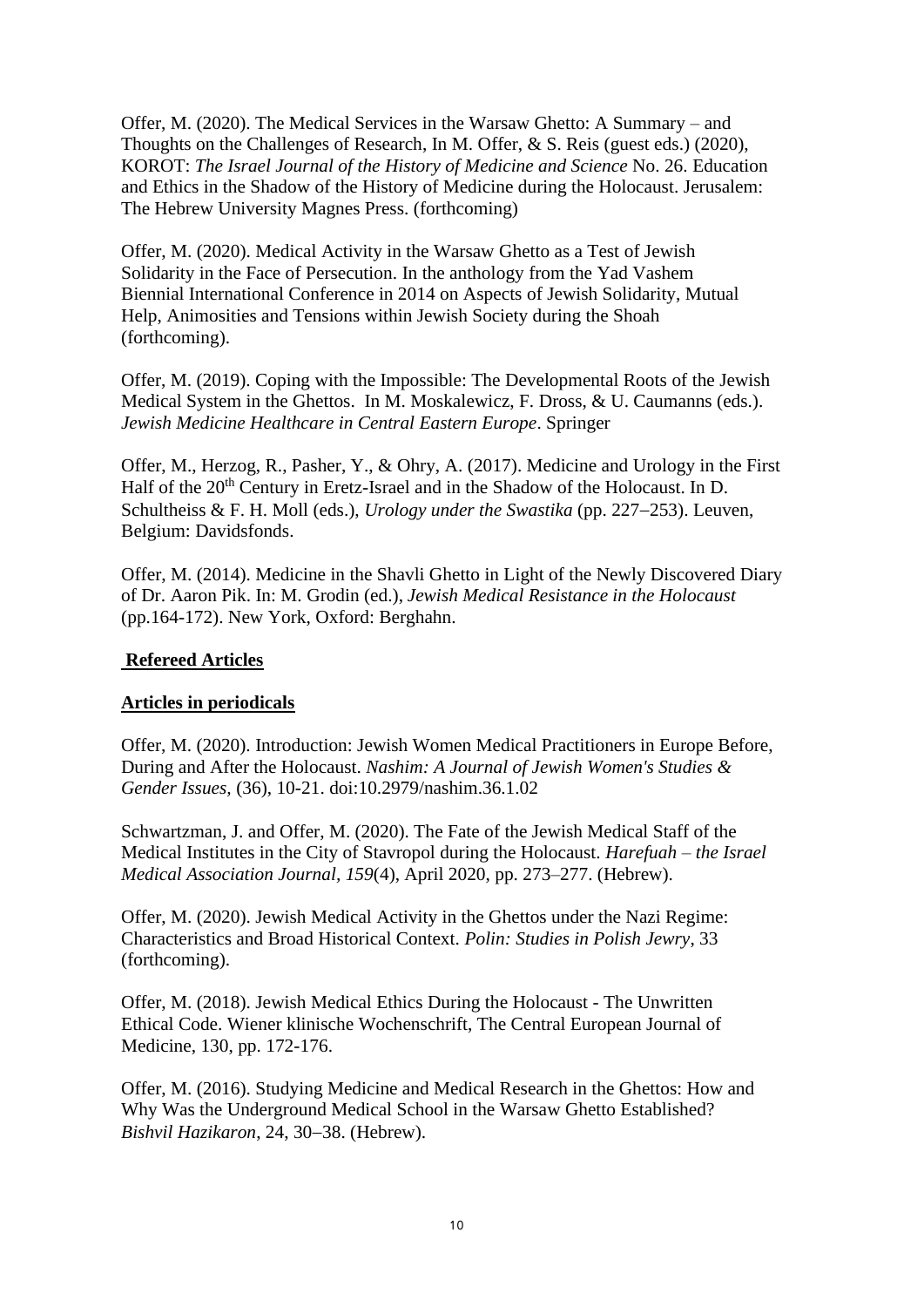Offer, M. (2015−2016). The Study of Jewish Medicine During the Holocaust: Trends and Characteristics of its Development*. Korot, The Israel Journal of the History of Medicine and Science*, 23, 111−149.

Offer, M. (2014). The Study of Jewish Medicine During the Holocaust: Its Creation and Preliminary Steps. *Korot, The Israel Journal of the History of Medicine and Science*, 22, 129-154.

Offer, M. (2012). Ethical Dilemmas in the Work of Doctors and Nurses in the Warsaw Ghetto. *Polin: Studies in Polish Jewry, 25,* 467-49

#### **Book Review**

Offer, M. (2016). *Social History of Medicine 29*(4), 853-855: Harro Jenss, Peter Reinicke, Hrsg. 2014. *Der Arzt Hermann Strauß 1868*−*1944: Autobiographische Notizen und Aufzeichnungen aus dem Ghetto Theresienstadt*. Berlin: Hentrich & Hentrich.

#### **Reviews of articles in the following journals:**

Social History of Medicine American Public Health Journal Medical History Rambam Maimonides Medical Journal

### **Articles Published About Miriam Offer's Research**

Nowodworski, R. (2018). Review of Miriam Offer's White Coats Inside the Ghetto: Jewish Medicine in Poland during the Holocaust (Jerusalem: Yad Vashem), Moreshet, Vol.15, 2018, 331-337. (English)

Nowodvorski, R. (2017). Book critique of White Coats Inside the Ghetto: Jewish Medicine in Poland during the Holocaust. Miriam Offer 2015. Jerusalem: Yad Vashem (Hebrew) [595 pages]. *Yalkut Moreshet 15*(98), 241–245. (Hebrew)

Ciesielska, M. (2016). Doctor Hermann Strauss, Scientist and Physician, 1868-1944. His Multiple Activities and Scientific Achievements, Which Came to an End in the Theresienstadt Ghetto – Micro and Macro Historical Context. Workshops of Miriam Offer PhD (Western Galilee College, Israel) during The Second European Meeting on Nazi Medicine. Transgressing Borders (Prague, September 7-9, 2016). *Nowa Medycyna,*  23<sup>(4)</sup>, 162–166 DOI: 10.5604/12335991.1232447 (In Polish).

Shasha, S. (April 2017). Book review of *White Coats Inside the Ghetto: Jewish Medicine in Poland during the Holocaust*. Miriam Offer 2015. Jerusalem: Yad Vashem (Hebrew). *Harefuah, 156*, 259−260. (In Hebrew).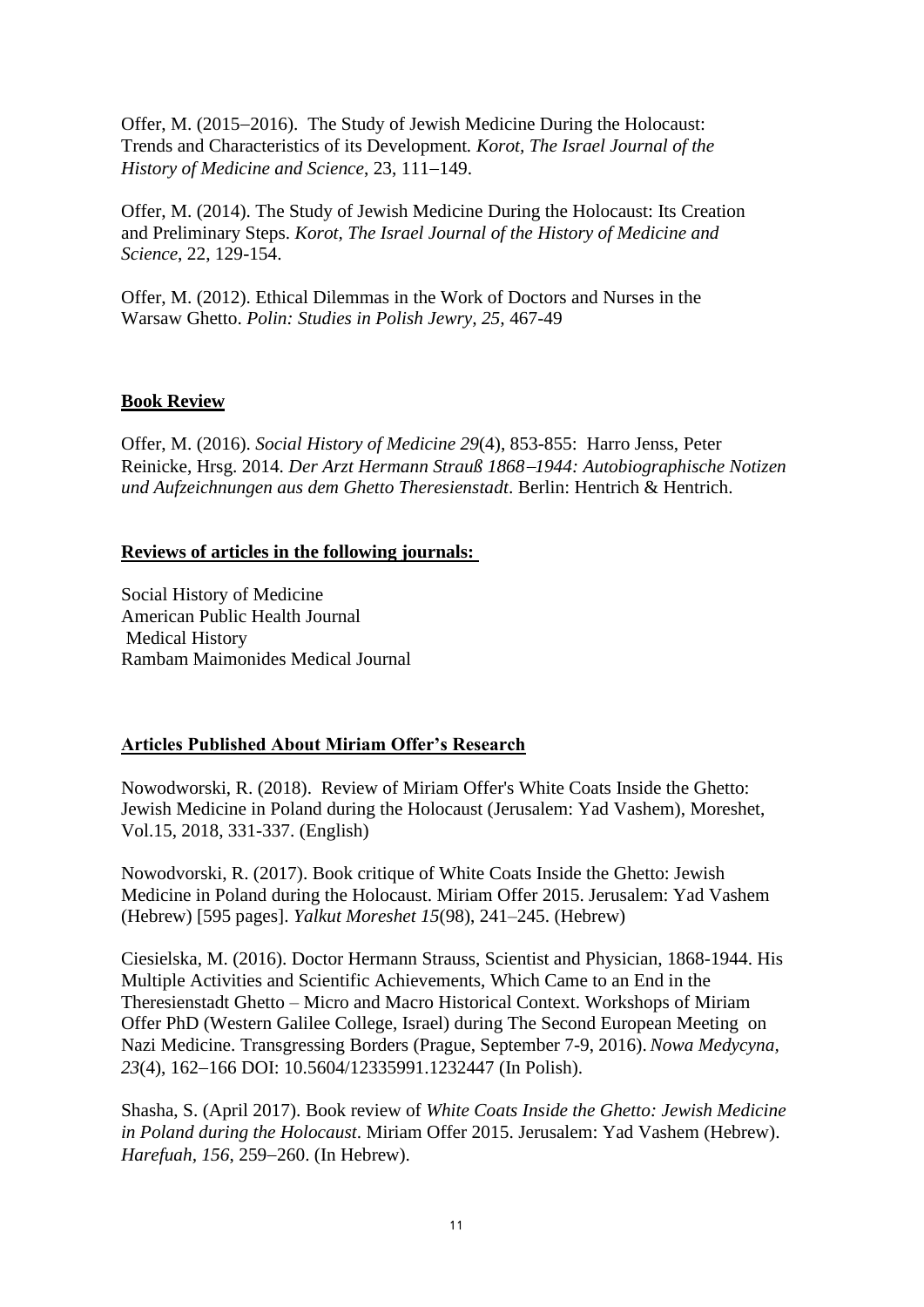Gundar, I. (October 2016). The Struggle to Maintain Humanity: An Article About Dr. Miriam Offer's Research. *Etrog, Journal of Education, Judaism, and Society, 74*, 48−53. (In Hebrew).

# **Papers in preparation:**

Offer, M. (2020/2021), "The Lost Writings of Jewish Physicians Before, During, and After the Holocaust: The Case of Dr. Mordechai Lensky (1890–1964): Physician, researcher, literary critic, and active in memorializing the Holocaust and its significance." [Final stages of editing.]

Offer, M. (2020\2021), "Overview of the Jewish Medical Activity in the Ghettos: Characteristics, Historical Context, the State of the Research and Its Contribution to the Study of Medicine and the Holocaust," in: D. Michman, M. Offer, H. Czech, & P. Weindling (Eds.),. *The Challenges of Jewish Medicine During and After the Holocaust.* Jerusalem: Yad Vashem

Offer, M. (2020\2021),"Non omnis moriar!" The Time Dimension in the Study of Morbidity and Medicine in the Ghettos," in: the anthology from the Yad Vashem Biennial International Conference in 2018 on The Time Dimension and Regarding the Holocaust in Real Time and in Retrospect.

Offer, M. Heshbon Nefesh (Soul Searching) in Holocaust Testimonies.

Offer, M. Research and Learning Systems under Extreme Conditions: The Case of Medical Research and Study in the Warsaw Ghetto.

Offer, M. Medicine in the Shavli Ghetto in light of new research - book

Offer, M. The hospital in Kalisch during the Holocaust - article

## **Non-Refereed Publications:**

Offer, M. (2013). Jewish Medicine in the Ghetto – A Candle in the Dark. *Galileo, Journal of Science and Thought, 175,* 40-47*.* [Hebrew]. The article was invited by the editorial board of "Galileo" to mark seventy years since the Warsaw Ghetto Uprising.

Offer, M. (8.4.1994). Jewish doctors in the ghetto were forced to kill Jewish babies. In: *Ma'ariv newspaper's weekend supplement*, 16-19.

## **International and Scientific Conferences- Papers Presented**

2020: Opening lecture at Launch Event for NASHIM Issue 36, "Jewish Women Medical Practitioners in Europe Before, During and After the Holocaust," October 13. Hadassah-Brandeis Institute, The Schechter Institute of Jewish Studies, and Indiana University Press.

2020: "Leadership in the Shadow of the Holocaust" National Academic Conference, July 14-15. Lecture topic: Medical Leadership during the Holocaust.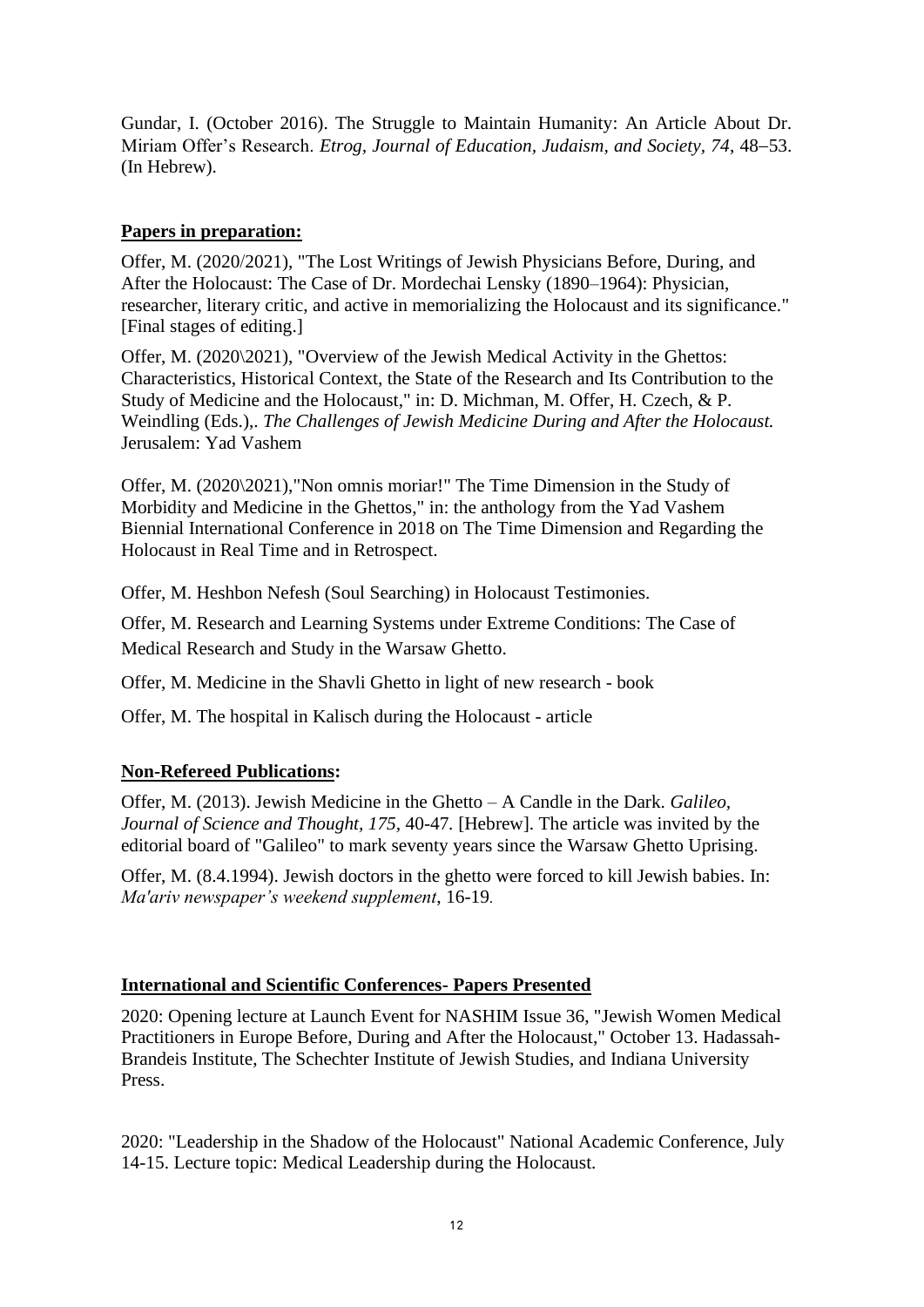2020: Twentieth Nahariya Conference on Medicine and the Holocaust. August 6. National Academic Conference, Galilee Medical Center. Lecture topic: The Contribution of the Jewish Physicians to the Formation of the Medical Systems in the Ghettos.

2020: "Jewish Healing Through the Ages: Theories and Practice" Conference, March 1-2, 2020, ASU-Jewish Studies, Arizona State University. Lecture topic: Jewish female physicians and nurses on the frontline of the medical services in the ghettos during the Holocaust.

2020\2021: The international conference "Medical Review Auschwitz: Medicine Behind the Barbed Wire," 4-6 May 2020 in Kraków, Poland, the Kraków Medical Society and the medical publisher Medycyna Praktyczna in collaboration with the Jagiellonian University and the Auschwitz-Birkenau Memorial and Museum. Lecture topic: The Ethical Challenges of Jewish Physicians in the Ghettos during the Holocaust and Their Relevance for the Present Day. [Postponed till May 2021 due to COVID 19]

2019: Fourth European Meeting on Nazi Medicine, 12-13 September, Paris: Voices from the Genocide. Testimonies and Oral History. Lecture topic: Morbidity and Mortality in the Warsaw Ghetto and in Situations of Genocide – A reexamination of testimonies of Jewish patients and medical staff, and of German physicians who were in charge of the ghetto

2018: The Yad Vashem Biennial International Conference. Yad Vashem, 17 – 20 December 2018: The Time Dimension During and Regarding the Holocaust: In Real-Time and in Retrospect. Lecture topic: "Non omnis moriar!" - The Time Dimension in the Study of Morbidity and Medicine in the Ghettos

2018: International Workshop : Social Networks in Poland during the Holocaust - Monday, 26 November - Tuesday, 27 November 2018. The Center for Research on the Holocaust in Poland Supported by the Aaron Gutwirth Fund and the Danek Gertner Yad Vashem Scholarship. Lecture topic: Jewish Medical Networks in the Ghettos: The Warsaw Ghetto and the Generalgouvernement as a Case Study

2018: Third European Conference on Nazi Medicine. "Building Memory – Building Resilience", October 3-5, 2018 Warsaw and Lublin, Poland. Lecture topic: The Medical Services in the Warsaw Ghetto- A Summary - and Thoughts on the Challenges of Research

2018: International Conference - Holocaust Education - Time Place and Relevance. 10th International Conference on Holocaust Education. 25-28 July, 2018. Lecture topic: Medicine in the Holocaust and Beyond: Reexamination of Fundamental Issues and Their Relevance to the Present

2017: International Workshop - Emerging Questions in Holocaust Testimonies Research. November 5–7, 2017 at the University of Virginia, Charlottesville, VA. Lecture topic: "Soul Searching" in the Diaries and Writings of Holocaust Victims and Survivors: The Case of the Physicians' Testimonies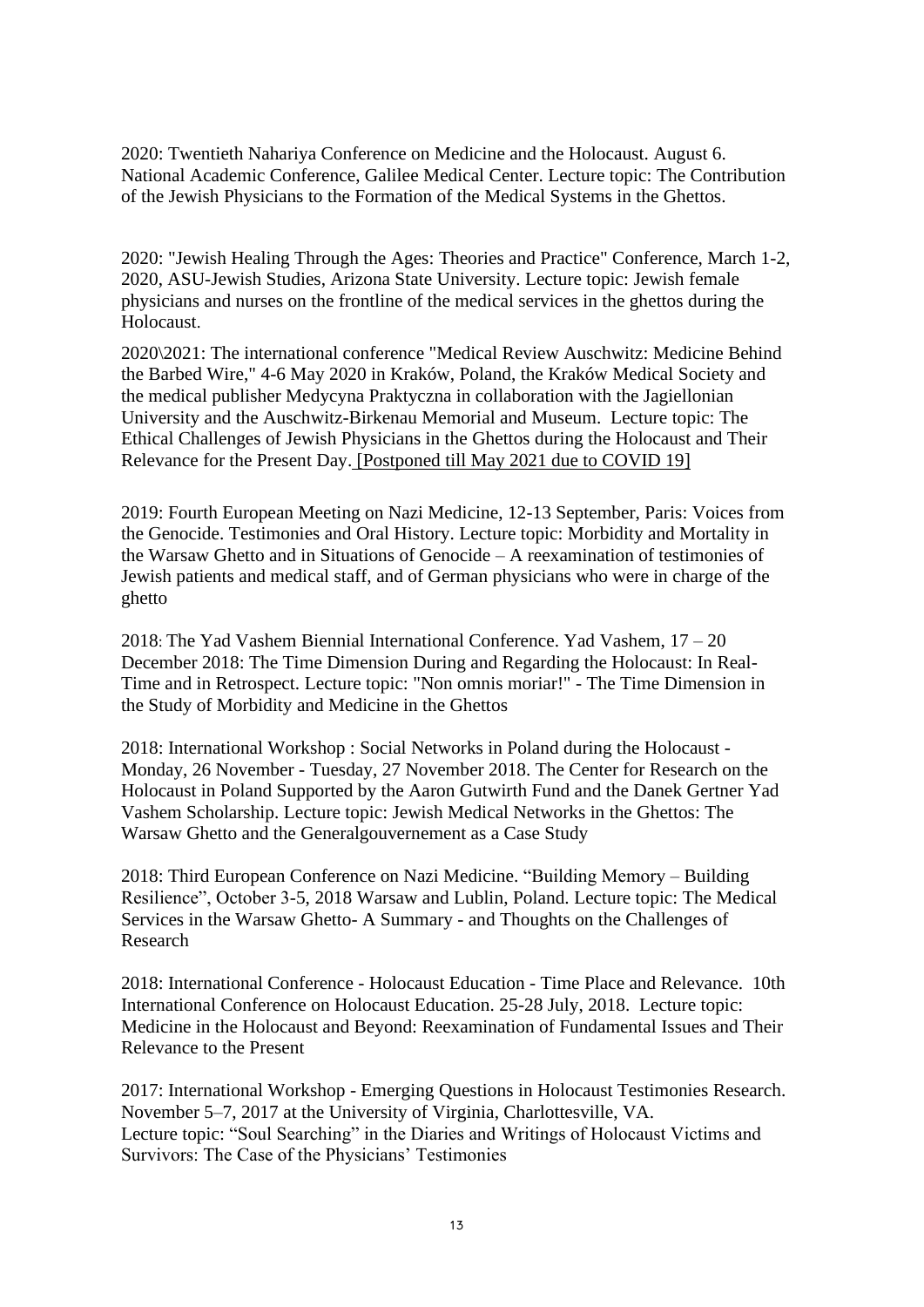2017: (19 July, 2017) – Hadassah-Brandeis Institute: Lecture topic: The Medical System in the Warsaw Ghetto and the Role of Women in Its Establishment

2017: The Seventeenth World Congress of Jewish Studies, Hebrew University of Jerusalem, Israel, 6-10 August 2017. Lecture topic: The Writings of Jewish Physicians from the Holocaust Period: Their Fate and Their Importance for Research - The Case of Dr. Mordechai Lensky

2017: The Remains of the Jewish Martyrs Who Were Victims of Nazi Medical Experiments. The Case of the Former Kaiser-Wilhelm Institute of Anthropology, Human Heredity and Eugenics, Berlin-Dahlem: Special Symposium, Yad Vashem, Jerusalem, Israel, 14 May 2017. Short speech. "Vision of the Valley of Dry Bones:" History, Memory and Commitment

2017: The Second International Conference on Medicine in the Holocaust and Beyond, Western Galilee, Israel, 7-11 May 2017. Lecture topic: Overview of the Jewish Medical Activity in the Ghettos: Characteristics, Historical Context, the State of the Research and Its Contribution to the Study of Medicine and the Holocaust. Chair of Session: Jewish Health Professionals and their Activities in the Holocaust.

2017: International Conference, Medical University of Vienna, 2-3 March, 2017. Medical Ethics in the 70 Years after the Nuremberg Code, 1947 to the Present. Lecture topic: Jewish Medical Ethics During the Holocaust

2016: Second European Symposium on Nazi Medicine: Transgressing Borders, Prague, 7-9 September 2016. Workshop: Dr. Hermann Strauss, Scientist and Physician, 1868 – 1944: His Multiple Activities and Scientific Achievements, Which Came to an End in the Theresienstadt Ghetto – Micro and Macro Historical Context..

2015: 15<sup>th</sup> International Conference of the German–Polish Society for the History of Medicine: Jewish-German-Polish histories and traditions in medical culture(s), Warsaw, 9-11 September 2015. Lecture topic: The Jewish Medical Services in the Warsaw Ghetto: Characteristics, Uniqueness and Historical Context.

2015: International Researchers Workshop: Medicine in the Holocaust and Beyond, A Project of the 15<sup>th</sup> Nahariya Conference on Medicine and the Holocaust, WGC May 6 2015. Lecture topics*:* Research of Nazi Medicine and Jewish Medicine during the Holocaust: Problems and Challenges; Medical Dilemmas in the Warsaw Ghetto.

2015: Oxford-Mount-Sinai Consortium on Bioethics, Bar-Ilan University, April 14<sup>th</sup>- 17<sup>th</sup>. Lecture topic: Ethical Dilemmas in the Work of Doctors and Nurses in the Warsaw Ghetto.

2015: Medical Center, Houston, Texas, an international workshop in the field: Medicine after the Holocaust, March 2<sup>th</sup> -4<sup>th</sup>. *Moderator at the opening session of the conference*.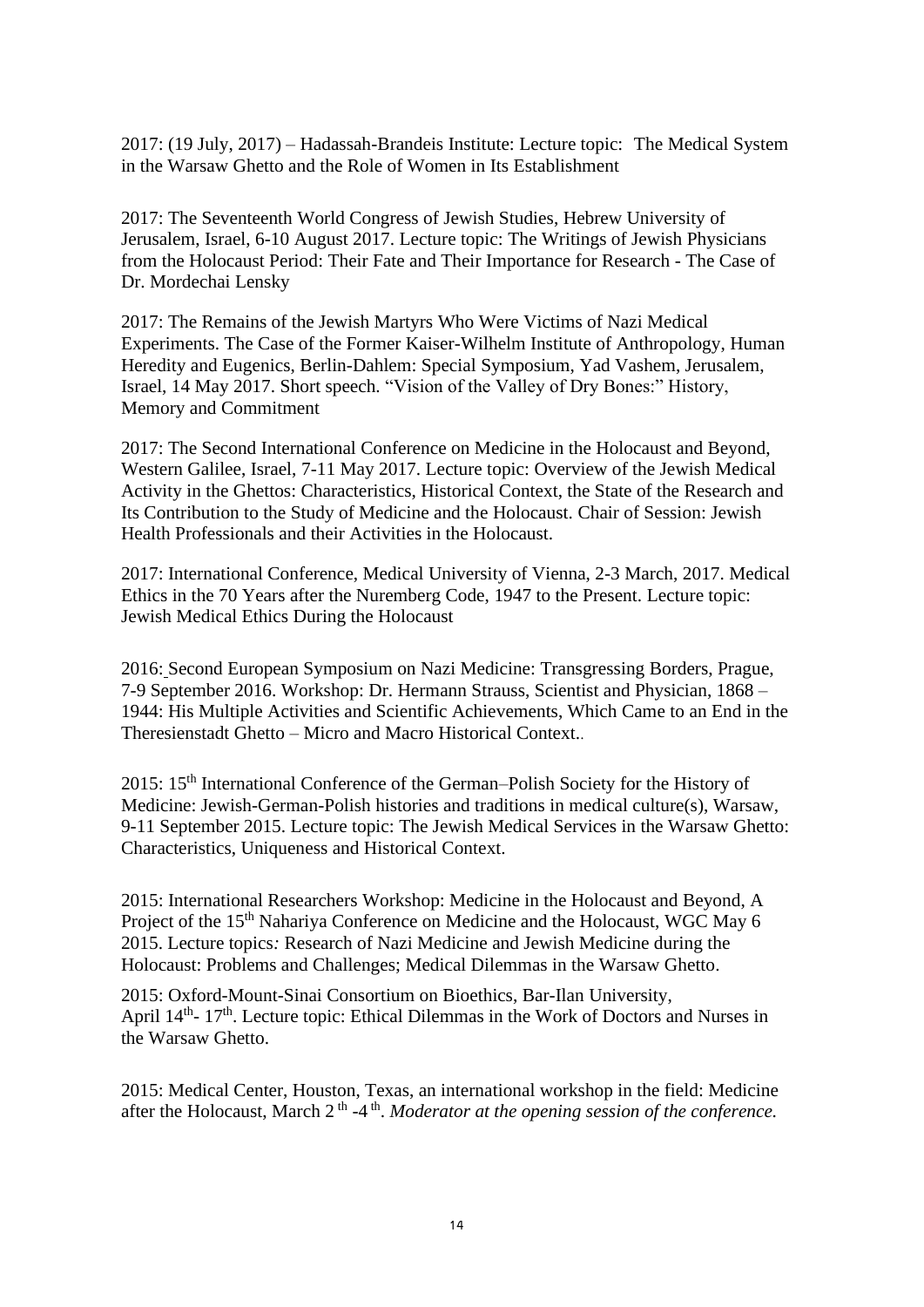2014: International Conference, All of Israel are Responsible for One Another? Ideals and Reality During the Shoah: On Solidarity, Mutual Help, Animosity and Tensions within Jewish Society in Nazi Europe. 15–18 December 2014: Yad Vashem, The International Institute for Holocaust Research. Lecture topic: Health and Welfare Services in the Warsaw Ghetto as a Test of Jewish Solidarity in the Face of Persecution.

2014: International Symposium, Medicine in Nazi Germany, Historical Perspectives and Ethical Reflections - October 22–24, 2014: Berlin, Oranienburg and Brandenburg-Havel. Lecture topic: Medicine in Ghettos and Concentration Camps– Ethical Dilemma Questions.

2014: International Conference: The Future of Holocaust Testimonies III, Western Galilee College. Lecture topic: Soul Searching in Doctors' Testimonies.

2013:International conference, The 16th World Congress of Jewish Studies. Lecture topic: The Jewish Medical Services in the Ghettos of Poland during the Holocaust: Unique Characteristics and Historical Contexts.

2013: International conference, Women and the Holocaust: "Her Story:" Transference Methods of Women's Biographies and Autobiographies from the Holocaust. Lecture topic: Women at the Frontier of the Jewish Medical Services in the Ghettos during the Nazi Occupation.

2013: International conference, Western Galilee College, Yad Vashem, Ghetto Fighters Museum. Jewish Life in the Ghettos under Nazi Rule A Reconsideration of Fundamental Issues. Lecture topic: Jewish Medicine in the Ghettos: The Development and Characteristics of the Research, and its Unique Contribution to Understanding Jewish Life in the Ghettos.

2012: Conference in honor of the launch of Professor Israel Gutman's new book, "The Jews of Warsaw 1939-1943." The International Institute for Holocaust Research – Yad Vashem. Lecture topic: The Medical Services in the Warsaw Ghetto: Their Characteristics, Uniqueness and Historical Context.

2012: International Conference at the Efrata College of Education, Jerusalem, to mark 70 Years since the Annihilation of Lithuanian Jewish Communities. Lecture topic: The Uniqueness of the Decree Prohibiting Childbirth in the Ghettos of Lithuania.

2012: The Future of Holocaust Testimonies Conference, Western Galilee College. Lecture topic: Testimonies of Jewish Doctors During and After the Holocaust: Their Characteristics and Unique Contribution to Holocaust Research.

2012: Twelfth Nahariya Conference on Morbidity and Medicine in the Holocaust. Lecture topic: The Fight Against Epidemics in the Warsaw Ghetto: Jewish and German Perspectives.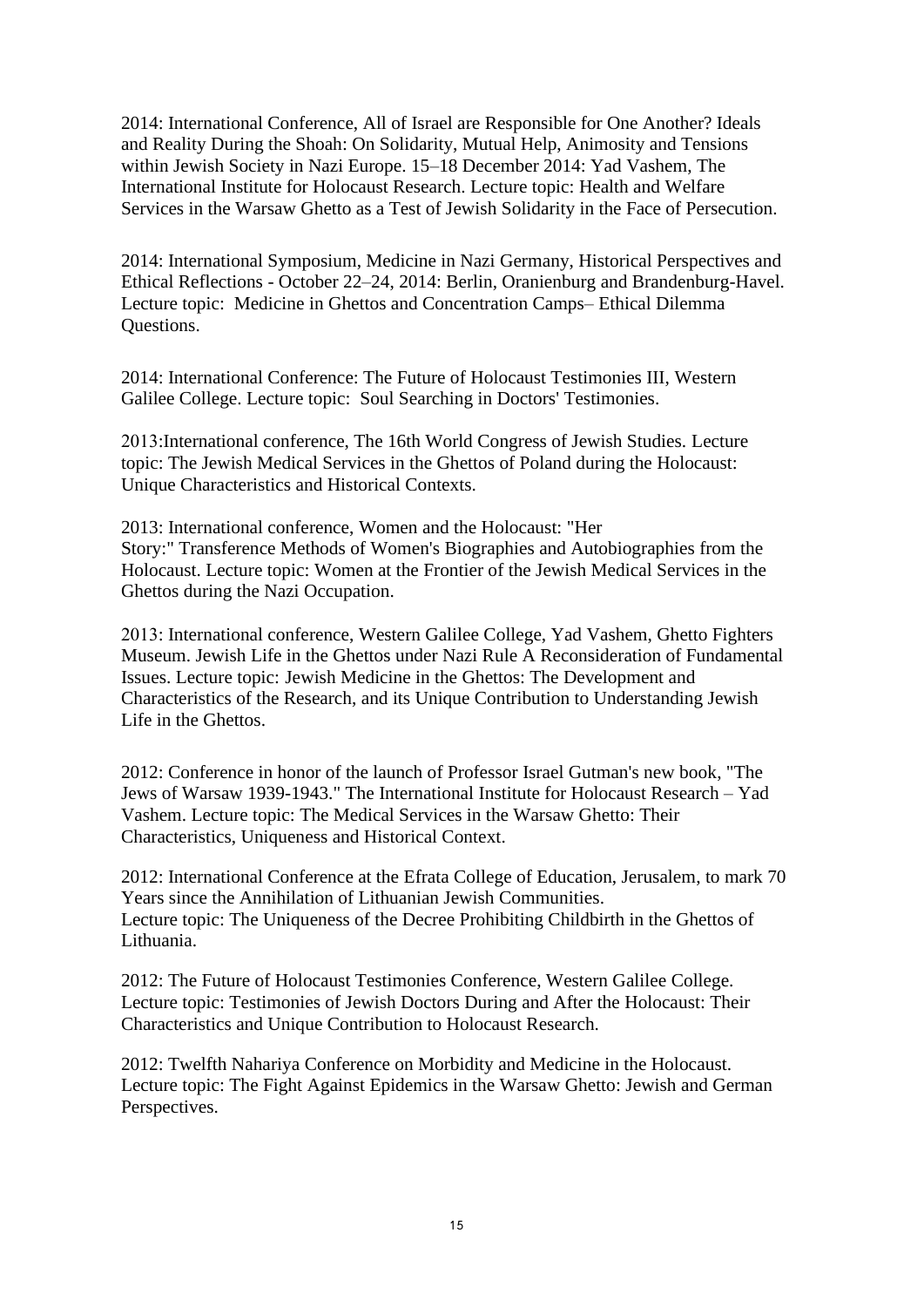2012: Annual Conference for History Teachers, Ministry of Education, Bar-Ilan University. Lecture topic: The Medical Services in the Holocaust: A Different View of Jewish Organization in the Ghettos.

2012: The Avraham Harman Institute of Contemporary Jewry, The Hebrew University of Jerusalem. Lecture topic: The Medical Services in the Warsaw Ghetto: Research and Insights.

2011: National Conference of Obstetrics and Gynecology Department, Soroka University Medical Center, Ben-Gurion University of the Negev. [May, Holocaust Memorial Day 2011]. Lecture topic: The Decree Prohibiting Childbirth in the Lithuanian Ghettos under Nazi Rule: Coping with the Impossible; study and discussion in light of archival documents, testimony of survivors and historical insights.

2011: MA Nursing students, Faculty of Health Sciences, Ben-Gurion University of the Negev. [June 2011].

Lecture topic: Medical Nursing within the Walls of the Ghetto: Activities of nurses and nursing staff in the struggle to preserve health and save lives in the ghettos; organizational aspects and professional challenges in nursing, medicine and ethics.

2011: MA History students, University of Haifa. [March 2011]. Lecture topic: The Medical Services in the Warsaw Ghetto: Methodological Aspects and Archival Sources.

2010: The Tenth Annual Conference of the Israeli Society for History & Philosophy of Science in a special session in honor of the publication of the book *Medicine and Nazism* by Daniel Nadav.

Lecture topic: The Book's Uniqueness and its Contribution to the Study of the History of Medicine and Nazism.

2010: The Tenth Nahariya Conference on Morbidity and Medicine in the Holocaust. Lecture topic: Renewed Observation of the Uniqueness of the Medical Organization in the Ghettos.

2010: International Workshop with Holocaust Scholars from Denmark and Israel, April 2010, The International Institute for Holocaust Research – Yad Vashem Lecture topic: The Medical Services in the Warsaw Ghetto in Broader Historical Context.

2009: Lectured in honor of receiving the Klar Prize, Interdepartmental Seminar for Scholars, Bar-Ilan University. Lecture topic: The Medical Services in the Warsaw Ghetto During the Holocaust: Its Organization and its Medical and Ethical Challenges in Historical Context.

2008: The Eighth Nahariya Conference on Morbidity and Medicine in the Holocaust, Nahariya Hospital, in cooperation with the Lohamei Hagetaot Ghetto Fighters' House Holocaust Museum. Lecture topic: Jewish Medicine in Warsaw under Nazi Occupation — Organization, Science and Ethics. A Renewed Study of the Archival Documentation and Historical Insights.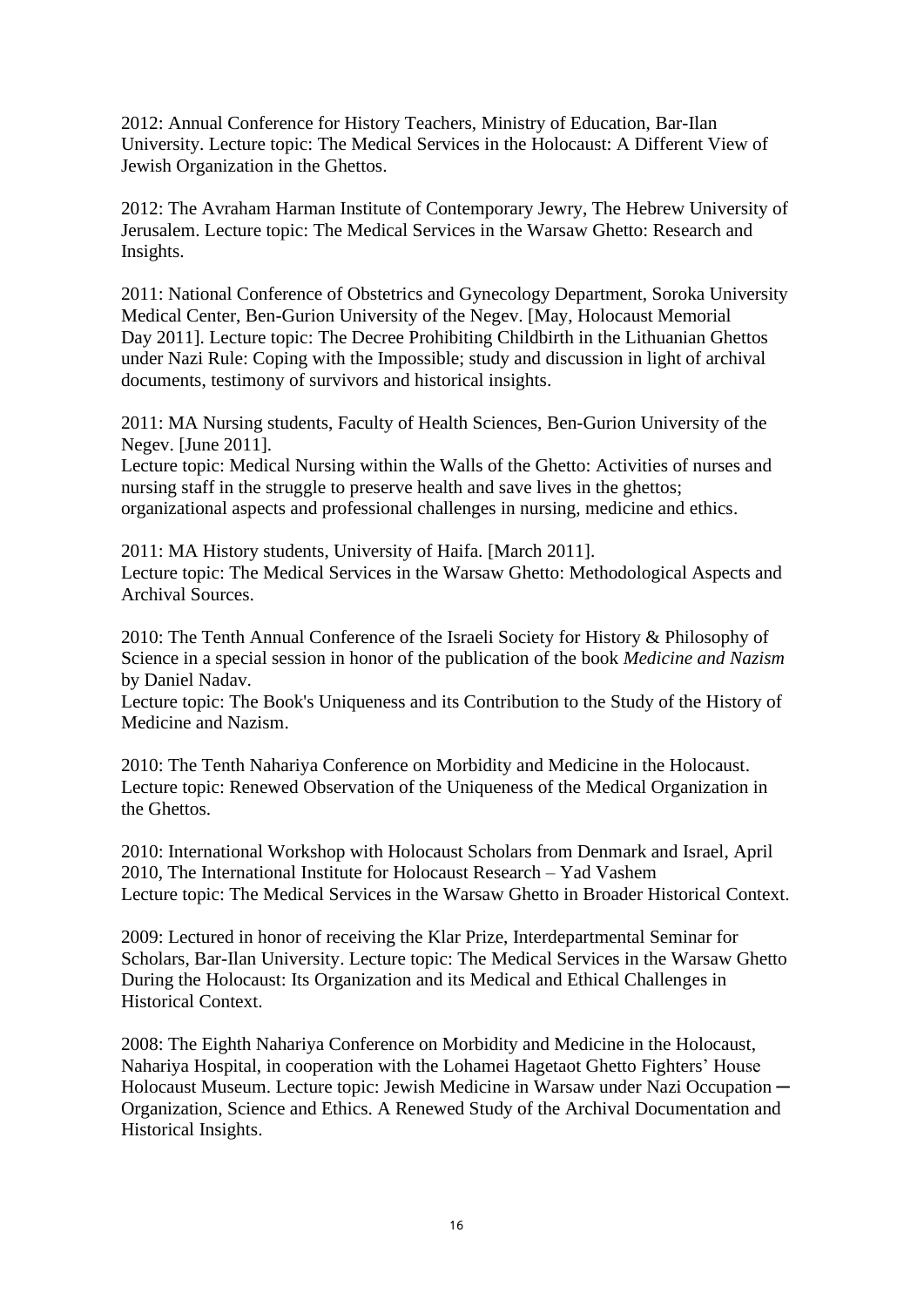2007: Mashmaut Center, Kiryat Motzkin. Lecture topic: Jewish Medicine in Poland between Two World Wars: Its Uniqueness in Poland and in the History of Jewish Medicine, and its Challenges in the Jewish Ghettos under Nazi Occupation.

2005: Two-week International Workshop at United States Holocaust Memorial Museum, Washington, and New York University. Participants were researchers of the Jewish Holocaust in Poland, from European and American universities. Represented Bar-Ilan University, gave a presentation on my research and researched central historical archives.

May 2002: The Second Nahariya Conference on Morbidity and Medicine during the Holocaust, Nahariya Hospital, in cooperation with the Lohamei Hagetaot Ghetto Fighters' House Holocaust Museum and the Technion Lecture topic: Births in the Ghetto.

May 2001: International conference on Jews and Medicine: Religious Thought, Cultural Patterns and Practical Applications, Wayne State University, Michigan, USA . Lecture topic: Coping with the Impossible: Jewish Medicine during the Shoah.

1996: International conference on Jewish Medical Resistance during the Holocaust, YIVO Institute, New York. Lecture topic: Medicine and Doctors in the Shavli Ghetto.

1994: Conference of the Israeli Society for the History of Medicine and Science, Technion School of Medicine.

## **Miscellaneous**:

2020: , Eve of Holocaust Memorial Day, Kan 11 Docu, Interviewed in documentary film "Hunger – the Story of the Underground Physicians in the Warsaw Ghetto <https://www.youtube.com/watch?v=B2A0A0DX95A>

2020 - Podcast "Doing Medicine" – Interview with Dr. Miriam Offer [https://www.ranlevi.com/2020/02/25/osim\\_refua\\_hunger/](https://www.ranlevi.com/2020/02/25/osim_refua_hunger/)

2020 – Channel 20, Holocaust Memorial Day – Television interview with Dr. Miriam <https://www.youtube.com/watch?v=pQm6e8ZzHSM>

2020 – Channel 7 Article "How Medical Research Worked in the Ghetto" <https://www.inn.co.il/News/News.aspx/434498>

2020 – Davar: Workers, Society, and Economy in Israel – "Vaccinations, Cleanliness, and Sanitation of Homes to Fight Against Epidemics in a Collapsing World: The Story of the Health Systems Established by Jews in the Ghetto" <https://www.davar1.co.il/218708/>

2020 – Mako – Article "The Unique and Extraordinary Research by Physicians in the Warsaw Ghetto" <https://www.mako.co.il/health-magazine/articles/Article-f4146cce9d19171026.htm>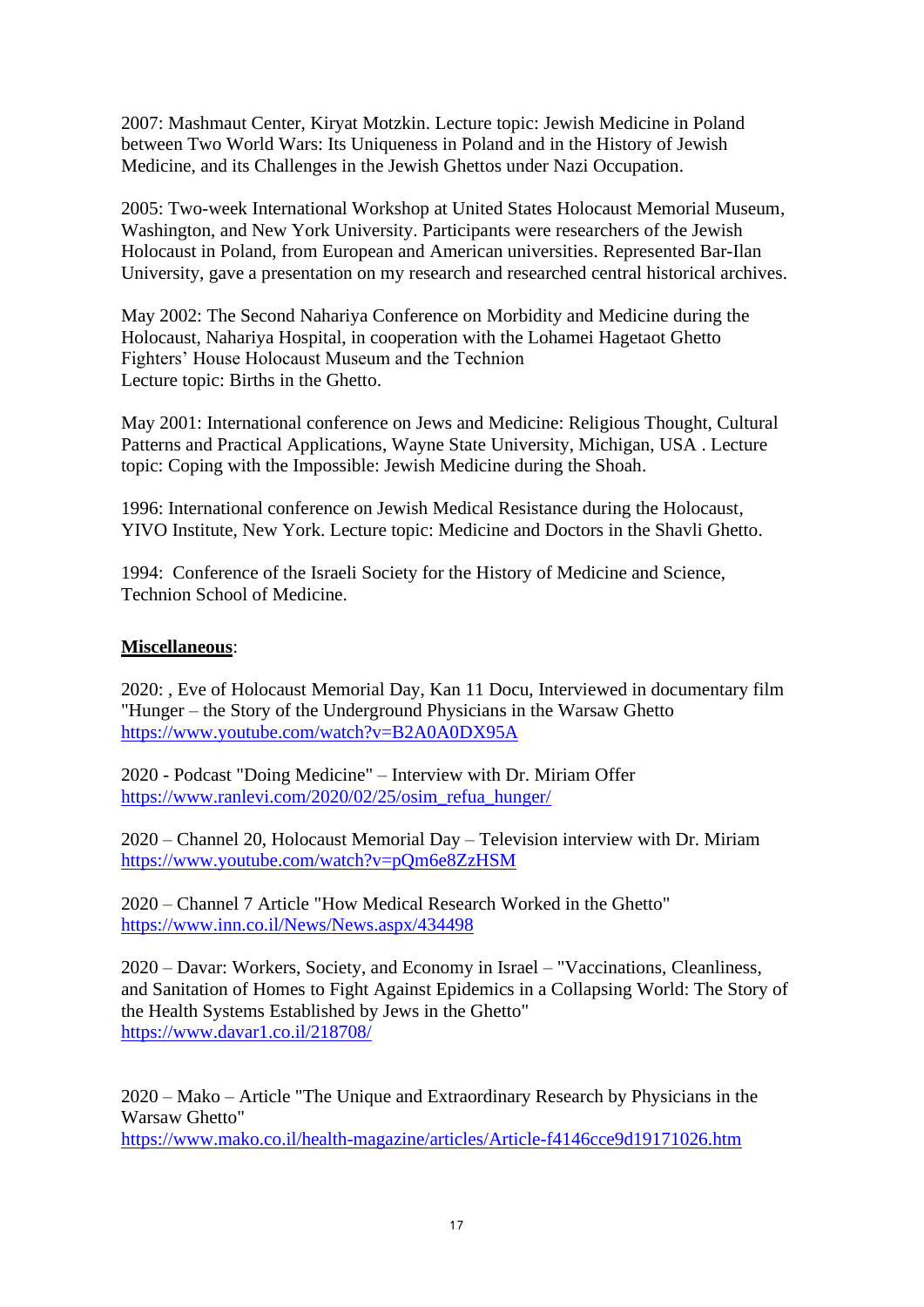2020 – President of the Israel Society for Clinical Laboratory Sciences – ISCLS – project in collaboration with Dr. Miriam Offer

[https://www.ilmar.org.il/news/%D7%A4%D7%A2%D7%99%D7%9C%D7%95%D7%AA-](https://www.ilmar.org.il/news/%D7%A4%D7%A2%D7%99%D7%9C%D7%95%D7%AA-%D7%90%D7%99%D7%9C%D7%9E%D7%A8-%D7%9C%D7%94%D7%A0%D7%A6%D7%97%D7%AA-%D7%94%D7%A9%D7%95%D7%90%D7%94-%D7%95%D7%AA%D7%99%D7%A2%D7%95%D7%93-%D7%A1%D7%99%D7%A4%D7%95/) [%D7%90%D7%99%D7%9C%D7%9E%D7%A8-](https://www.ilmar.org.il/news/%D7%A4%D7%A2%D7%99%D7%9C%D7%95%D7%AA-%D7%90%D7%99%D7%9C%D7%9E%D7%A8-%D7%9C%D7%94%D7%A0%D7%A6%D7%97%D7%AA-%D7%94%D7%A9%D7%95%D7%90%D7%94-%D7%95%D7%AA%D7%99%D7%A2%D7%95%D7%93-%D7%A1%D7%99%D7%A4%D7%95/) [%D7%9C%D7%94%D7%A0%D7%A6%D7%97%D7%AA-](https://www.ilmar.org.il/news/%D7%A4%D7%A2%D7%99%D7%9C%D7%95%D7%AA-%D7%90%D7%99%D7%9C%D7%9E%D7%A8-%D7%9C%D7%94%D7%A0%D7%A6%D7%97%D7%AA-%D7%94%D7%A9%D7%95%D7%90%D7%94-%D7%95%D7%AA%D7%99%D7%A2%D7%95%D7%93-%D7%A1%D7%99%D7%A4%D7%95/) [%D7%94%D7%A9%D7%95%D7%90%D7%94-](https://www.ilmar.org.il/news/%D7%A4%D7%A2%D7%99%D7%9C%D7%95%D7%AA-%D7%90%D7%99%D7%9C%D7%9E%D7%A8-%D7%9C%D7%94%D7%A0%D7%A6%D7%97%D7%AA-%D7%94%D7%A9%D7%95%D7%90%D7%94-%D7%95%D7%AA%D7%99%D7%A2%D7%95%D7%93-%D7%A1%D7%99%D7%A4%D7%95/) [%D7%95%D7%AA%D7%99%D7%A2%D7%95%D7%93-%D7%A1%D7%99%D7%A4%D7%95/](https://www.ilmar.org.il/news/%D7%A4%D7%A2%D7%99%D7%9C%D7%95%D7%AA-%D7%90%D7%99%D7%9C%D7%9E%D7%A8-%D7%9C%D7%94%D7%A0%D7%A6%D7%97%D7%AA-%D7%94%D7%A9%D7%95%D7%90%D7%94-%D7%95%D7%AA%D7%99%D7%A2%D7%95%D7%93-%D7%A1%D7%99%D7%A4%D7%95/)

2019: Eve of Holocaust Memorial Day

Leah Sklar of Jerusalem Radio talks to Dr. Miriam Offer on the history of Jewish medicine in Poland during the Holocaust. 2.5.2019 Hour-long radio interview

2019: Interview on Israel Television Channel 13 News "Magazine" by Oshrat Kotler on the Hunger Study <https://13news.co.il/item/news/abroad/europe/ghetto-research-235861/>

2017: Interview on IDF Radio, in the run-up to Holocaust Memorial Day: Tsippy Gon-Gross interviews Dr. Miriam Offer about the Jewish Hospital in Berlin: https://www.facebook.com/glzradio/posts/1343012322408257

2017: Interview on Israel Today TV with Dr. Miriam Offer on Holocaust Memorial Day: <http://www.israelhayom.co.il/article/470941>

2017: Interview on Israel Radio Reshet Bet: Yoav Krakovsky interviews Dr. Miriam Offer prior to the Second International Conference on Medicine in the Holocaust and Beyond

Guy Pishkin, Death is Watching from All Sides: Stories of Jewish Physicians in the Warsaw Ghetto. Ma'ariv newspaper, special issues for Holocaust Memorial Day, 8.4.2013. Article on the study by Dr. Miriam Offer. Retrieved from: <http://www.nrg.co.il/online/54/ART2/458/459.html>

Caroline Frank, Interview with Dr. Miriam Offer: "Q&A with Holocaust Studies Prof: Jewish Medical Resistance to Nazis was Prominent", The Jerusalem Post, 23.11.2014, Retrieved from: [http://www.jpost.com/Magazine/Q-and-A-with-Israeli-Holocaust](http://www.jpost.com/Magazine/Q-and-A-with-Israeli-Holocaust-studies-professor-Jewish-medical-resistance-to-Nazis-was-prominent-382161)[studies-professor-Jewish-medical-resistance-to-Nazis-was-prominent-382161](http://www.jpost.com/Magazine/Q-and-A-with-Israeli-Holocaust-studies-professor-Jewish-medical-resistance-to-Nazis-was-prominent-382161)

Ido Efrati, "German Docs Apologize for Colleagues' Actions in WW2", HAARETZ, 9.12.2014, Retrieved from: [http://www.haaretz.com/jewish-world/jewish-world](http://www.haaretz.com/jewish-world/jewish-world-news/.premium-1.630779)[news/.premium-1.630779](http://www.haaretz.com/jewish-world/jewish-world-news/.premium-1.630779)

For the article in Hebrew, 10.12.2014, see: <http://www.haaretz.co.il/news/health/.premium-1.2508039>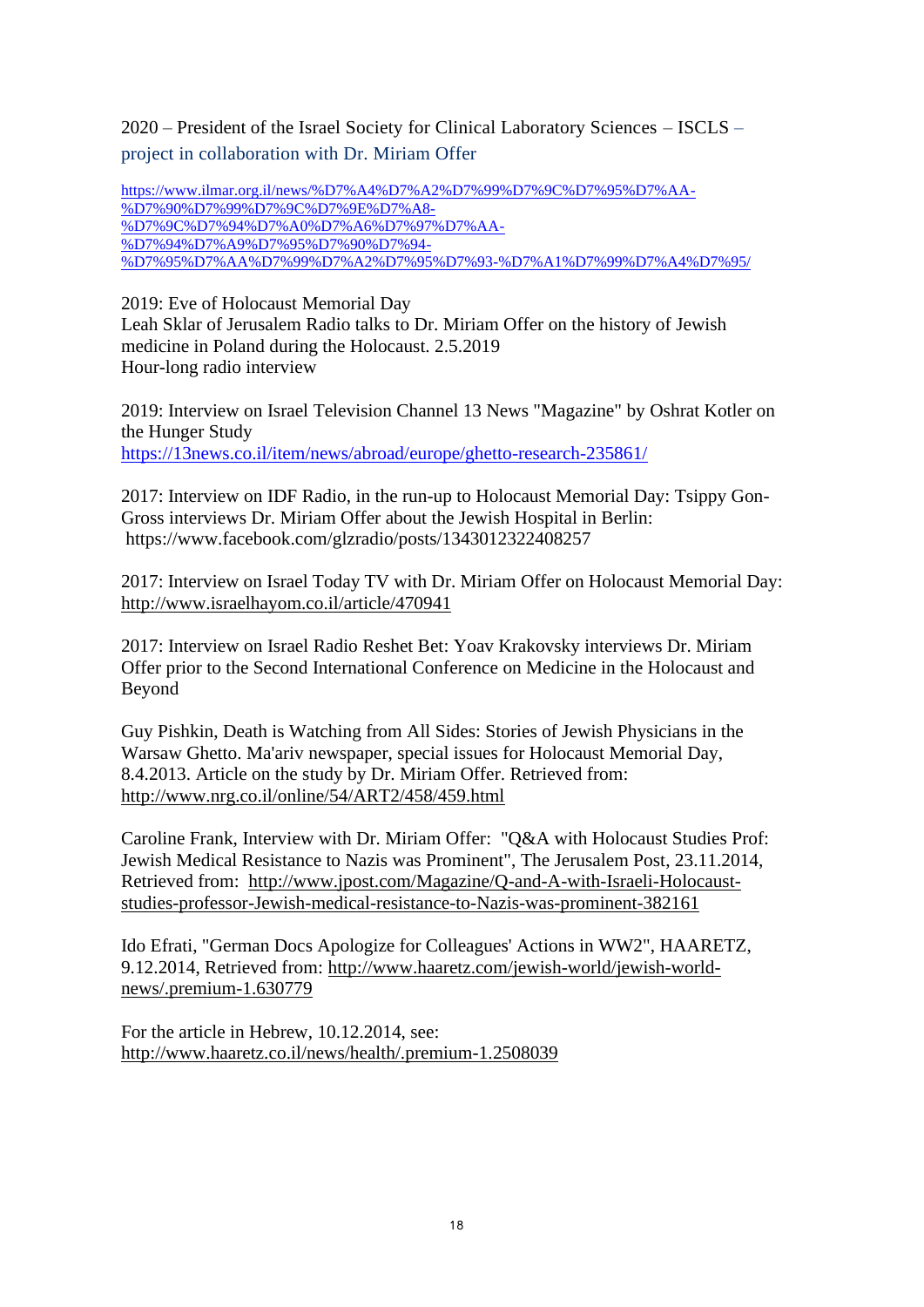Interview on Israeli Television with Dr. Miriam Offer, 2014: "Erev Chadash," Channel 1, Holocaust Memorial Day, 28.4.2014. Dan Margalit interviews Dr. Miriam Offer on the organization of the Jewish physicians in the Holocaust.

Interview on Israeli Radio with Dr. Miriam Offer, 2014: Kol Yisrael, Reshet Aleph, Rami Usha: "Everlasting Memorialization of Holocaust Documentation," series of interviews with Dr. Miriam Offer on Medicine and Physicians During the Holocaust: 12.5.2014; 19.5.2014; 26.5.2014.

2015: Selected Articles and interviews with Miriam Offer following the publication of the book "White Coats Inside the Ghetto"

Shaul Shasha, "White Coats Inside the Ghetto: A look at the History of Jewish Medicine during the Holocaust"/Miriam Offer, Yad Vashem, Jerusalem, The International Institute for Holocaust Research, The Polish Center for Holocaust Research, Israel 2015, 595 p. Harefuah, Israel Medical Association, accepted for publication.

Roni Linder-Ganz, Rotem Shtarkman, "White Coats Inside the Ghetto:" The amazing story of the Jewish medical rebellion in the Warsaw Ghetto, Ha'aretz, The Marker, Musaf Shabbat, 17.4.2015, pp. 8−10. Comprehensive interview with Dr. Miriam Offer about her new book:<http://www.themarker.com/markerweek/1.2615552>

Benny Teitelbaum, Adi Meiri [interviewers], Radio program "HaKol Diburim," Reshet Bet, interview with Dr. Miriam Offer, author of the book "*White Coats Inside the Ghetto: A Look at the History of Jewish Medicine during the Holocaust,"* 15.4.2015. Interview transcript:<http://www.ifat.com/VT/Trans.aspx?ID=6377562&CID=102355>

Tzipi Gon Gross [interviewer], Radio program "Sfarim Rabotay Sfarim," Galei Zahal. Interview with Dr. Miriam Offer, 15.5.2015. Interview transcript: <http://www.ifat.com/VT/Trans.aspx?ID=6371443&CID=102355>

Doctors Only website, Miriam Offer, book chapter: The Extraordinary Jew[ihttp://doctorsonly.co.il/2015/05/95988/s](http://doctorsonly.co.il/2015/05/95988/)h Medical System in the Warsaw Ghetto. A glimpse of the book "White Coats Inside the Ghetto :A Look at the History of Jewish Medicine during the Holocaust," 3.5.2015:<http://doctorsonly.co.il/2015/05/95988/>

Blog: Dr. Arie Kizel, (Faculty of Education, University of Haifa) <http://www.akizel.net/2015/03/blog-post.html>

Referral to additional articles and publications about the book "White Coats Inside the Ghetto":

Haaretz newspaper, Sfarim Hadashim – News item, 9.4.15 Makor Rishon newspaper, Shabbat-Sfarim Hadashim, Shmuel Faust – News item, 9.4.15 Makor Rishon newspaper, Motzash-Hadashim – News item, 8.5.15 Ma'ariv newspaper, Sofshavua, Talma Admon – Recommendation, 17.4.15 Israel Hayom newspaper, Omer Lachmanowitz – News item, 15.4.15 LaIsha magazine, Sfarim, Dafna Levi – Recommendation, 13.4.15 Shvi'i newspaper, Itamar Marilus - Recommendation, 17.4.15